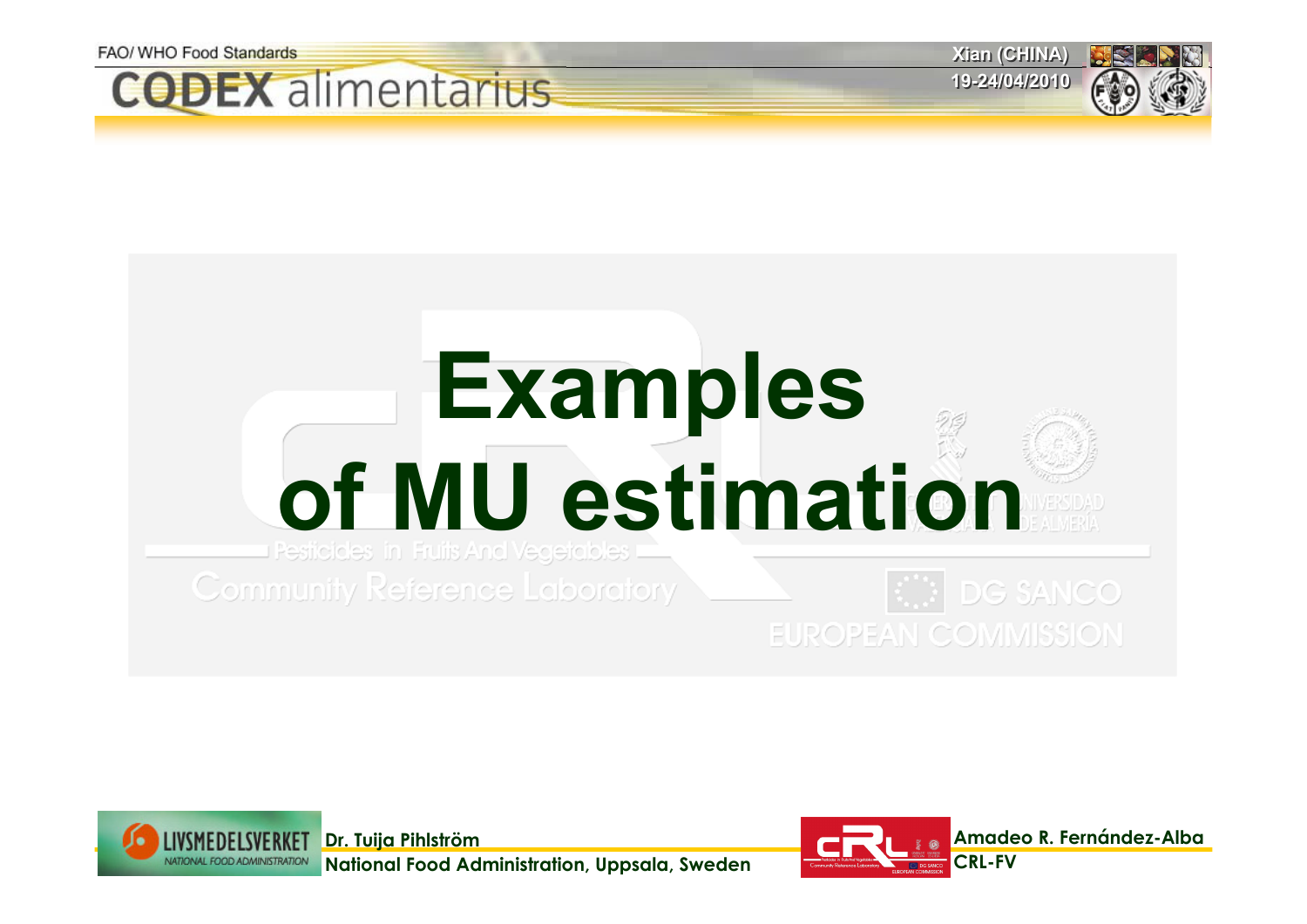



In all the examples the combined relative standard uncertainty (u´) is being calculated.

Then, the coverage factor considered is two  $(k = 2)$ , with a 95% confidence interval)

**Pesticides in Fruits And Vegetables** 

Therefore the expanded relative uncertainty ( U´) is calculated as: EUROPEAN COMMISSION  $U' = k \times U'$ 





**Xian (CHINA) Xian (CHINA) 19-24/04/2010 19-24/04/2010**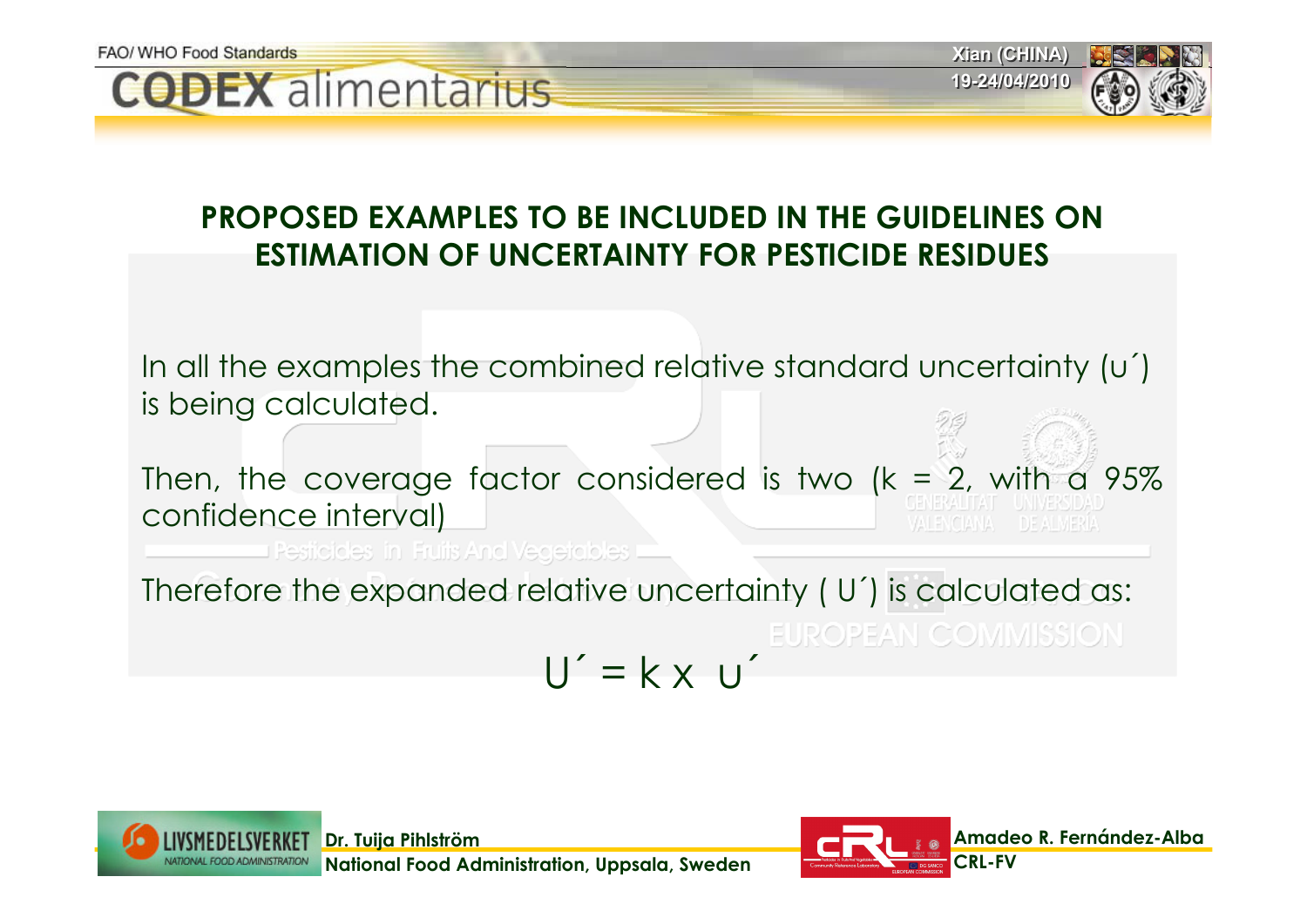



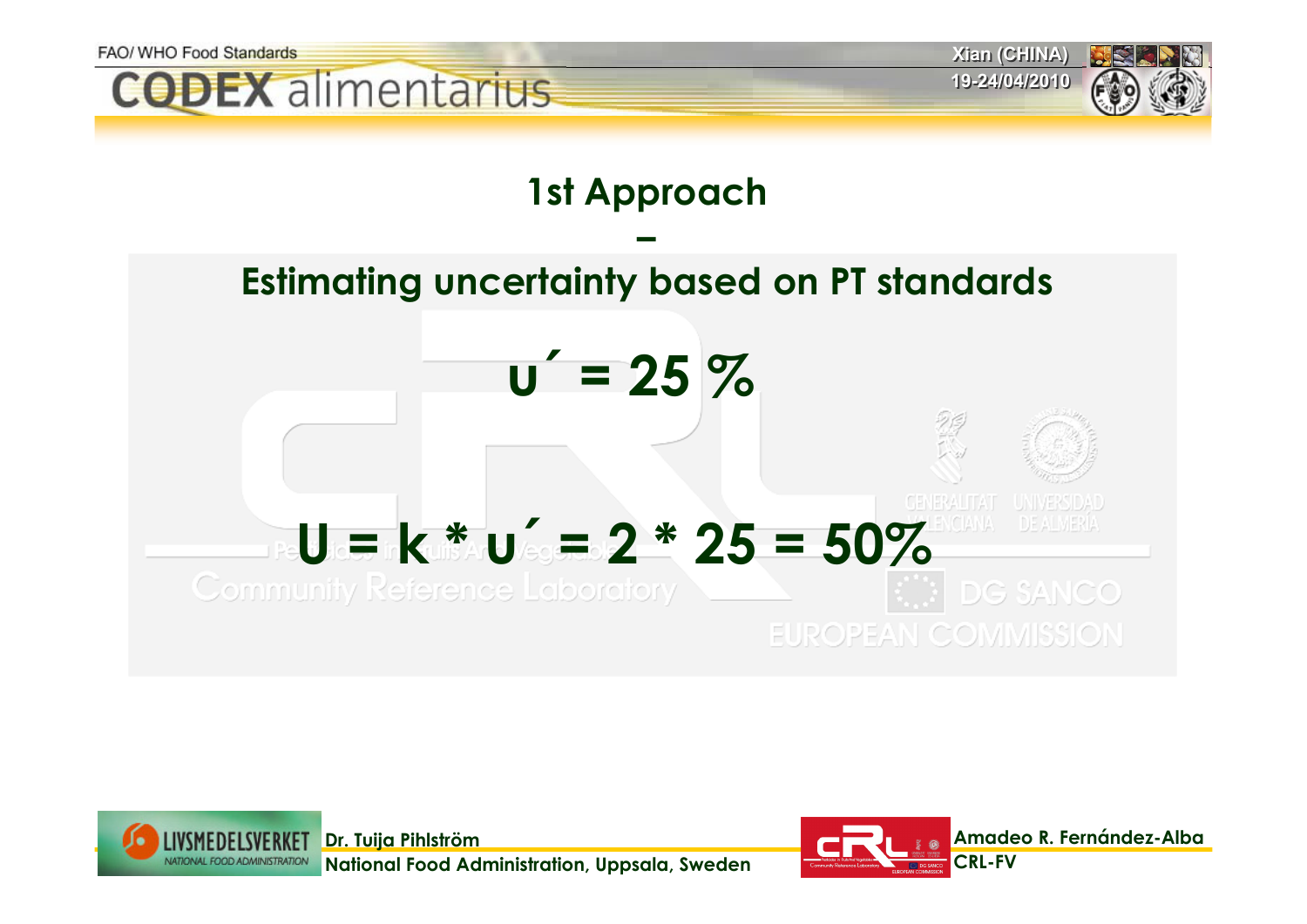**CODEX** alimentarius

10 EUPT z-Score Results: 12753 z-Scores **FFP RSD**5,0 3% 4,0 of data 3,0 3% of **50%**2,0 data **25%**1 0 65% 86% 0,0 of of data data **25%**-1,0 **50%**-2,0 4% of -3,0 data 4% of -4,0 data -5,0 0 100 200 300 400 500 600 700 800 900 1000 1100 1200 1300**- EUPT9 ◆ EUPT10**  $-$ FUPT1 EUPT2 EUPT3 EUPT4 EUPT5 EUPT6 EUPT7 EUPT8 EUPT9 EUPT10.lba **Dr. Tuija Pihlström** ENSTELLES NATIONAL FOOD ADMINISTRATION **National Food Administration, Uppsala, Sweden CRL-FV**

**Xian (CHINA) Xian (CHINA) 19-24/04/2010 19-24/04/2010**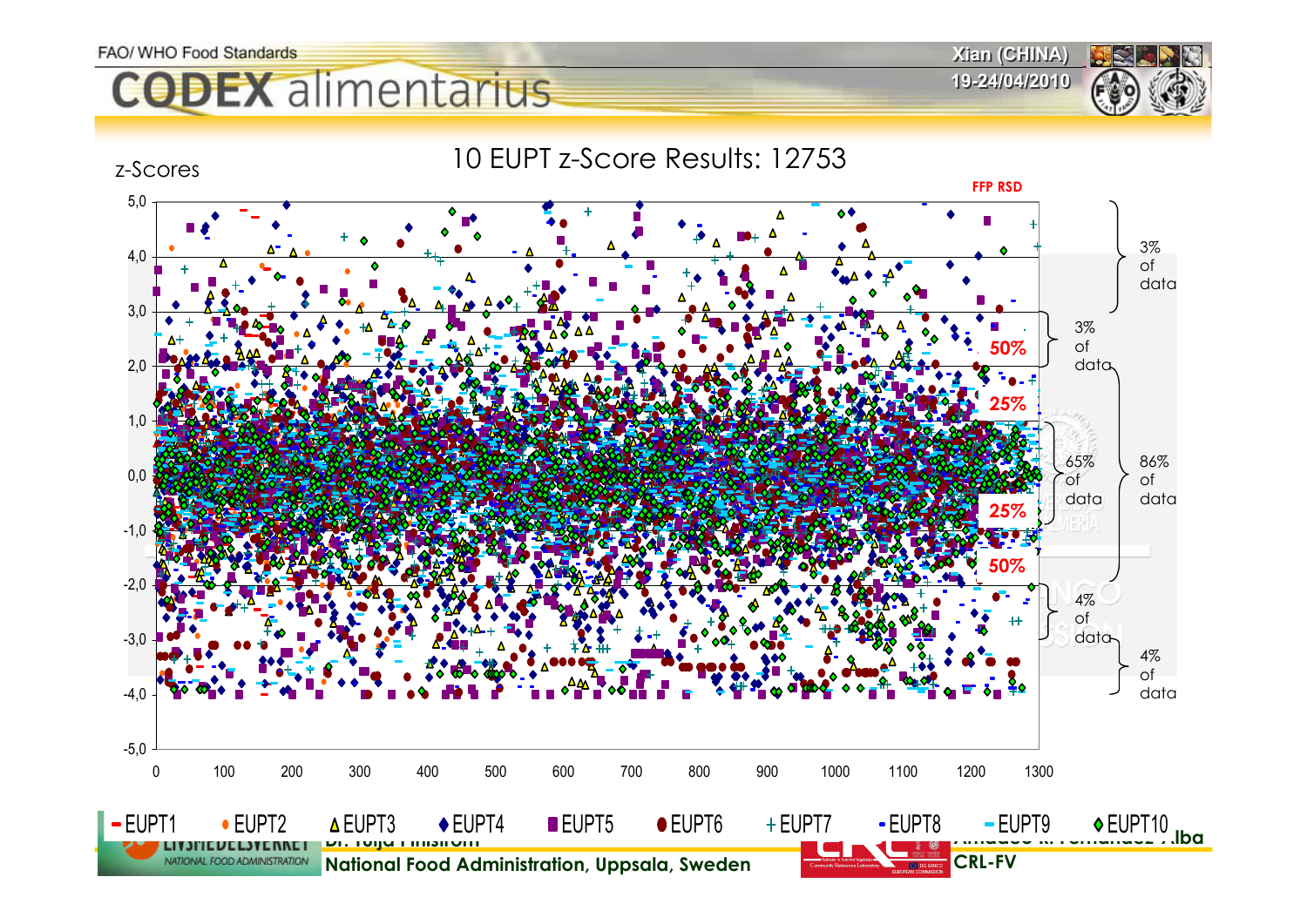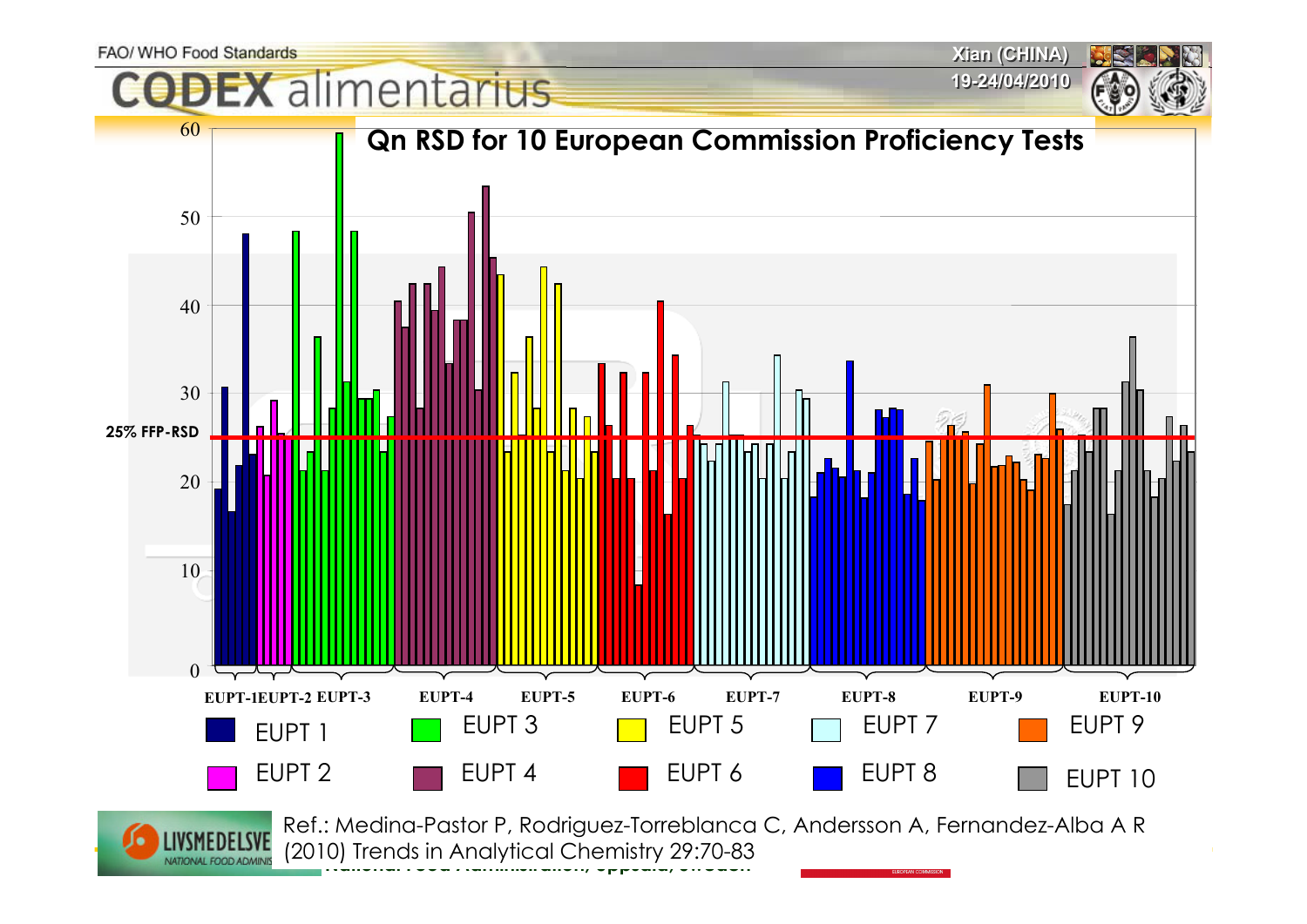**Xian (CHINA) Xian (CHINA)**

### **DEX** alimentarius

**19-24/04/2010 19-24/04/2010**

### **Qn RSD for EUPT 9 to 11**

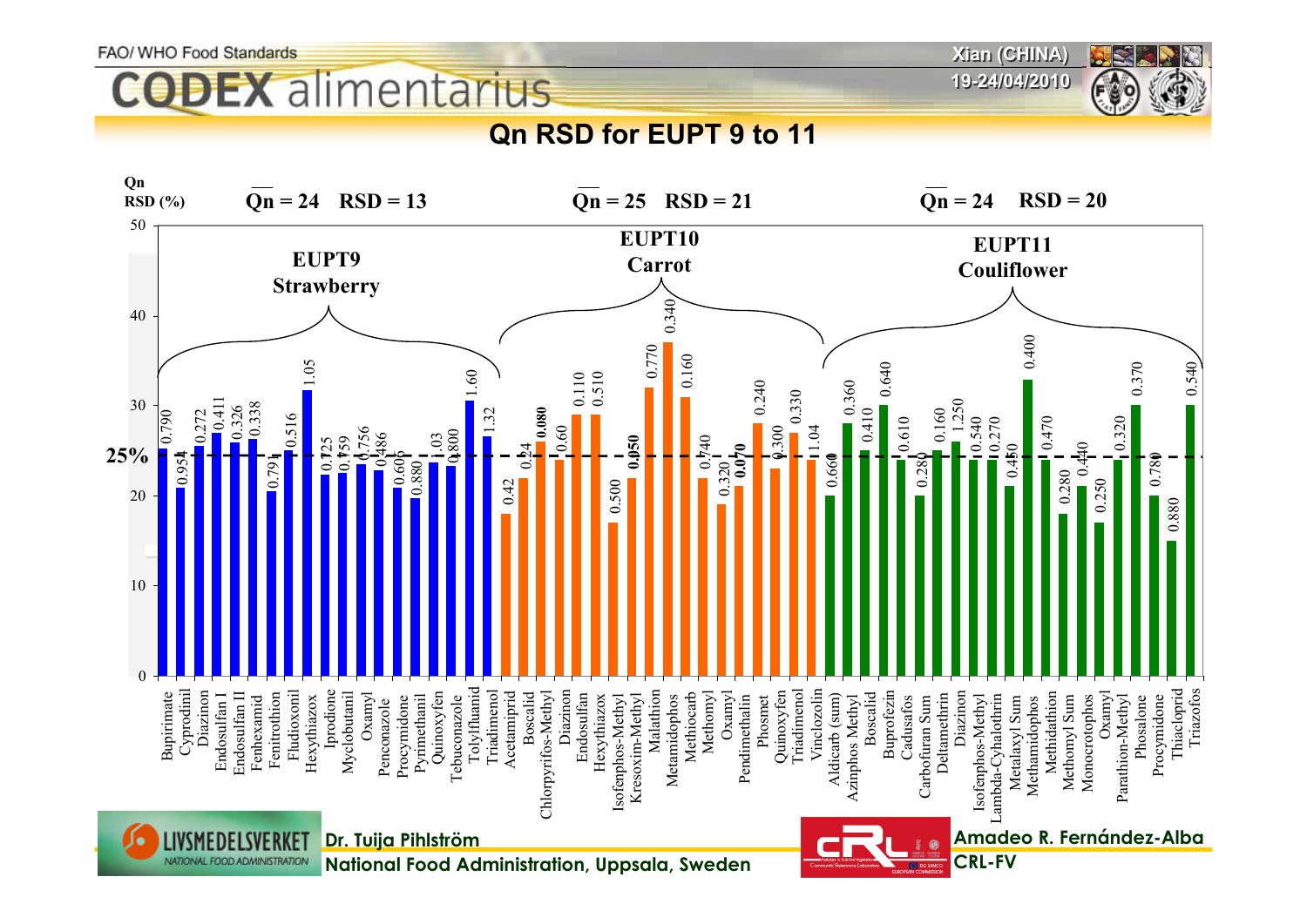



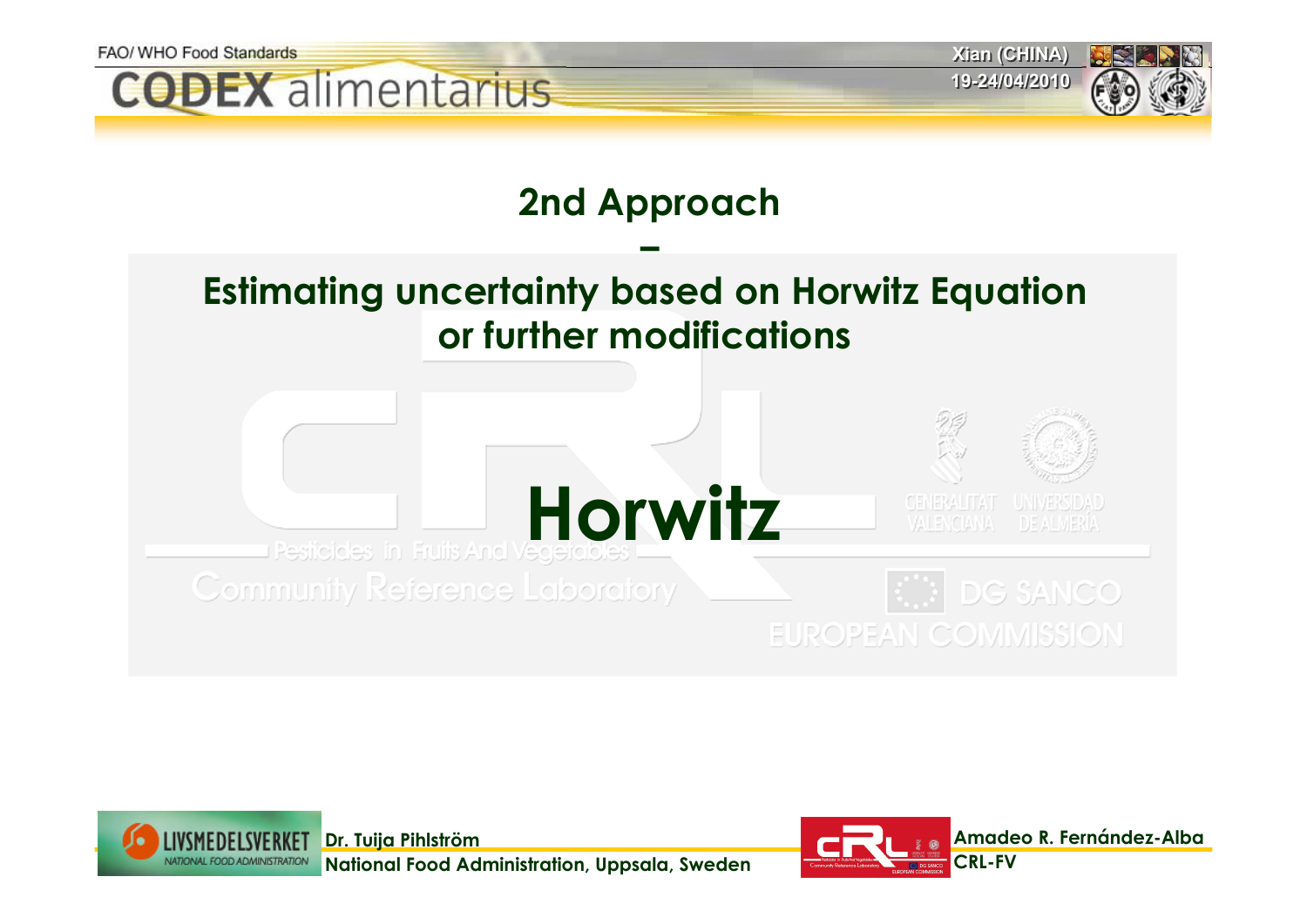





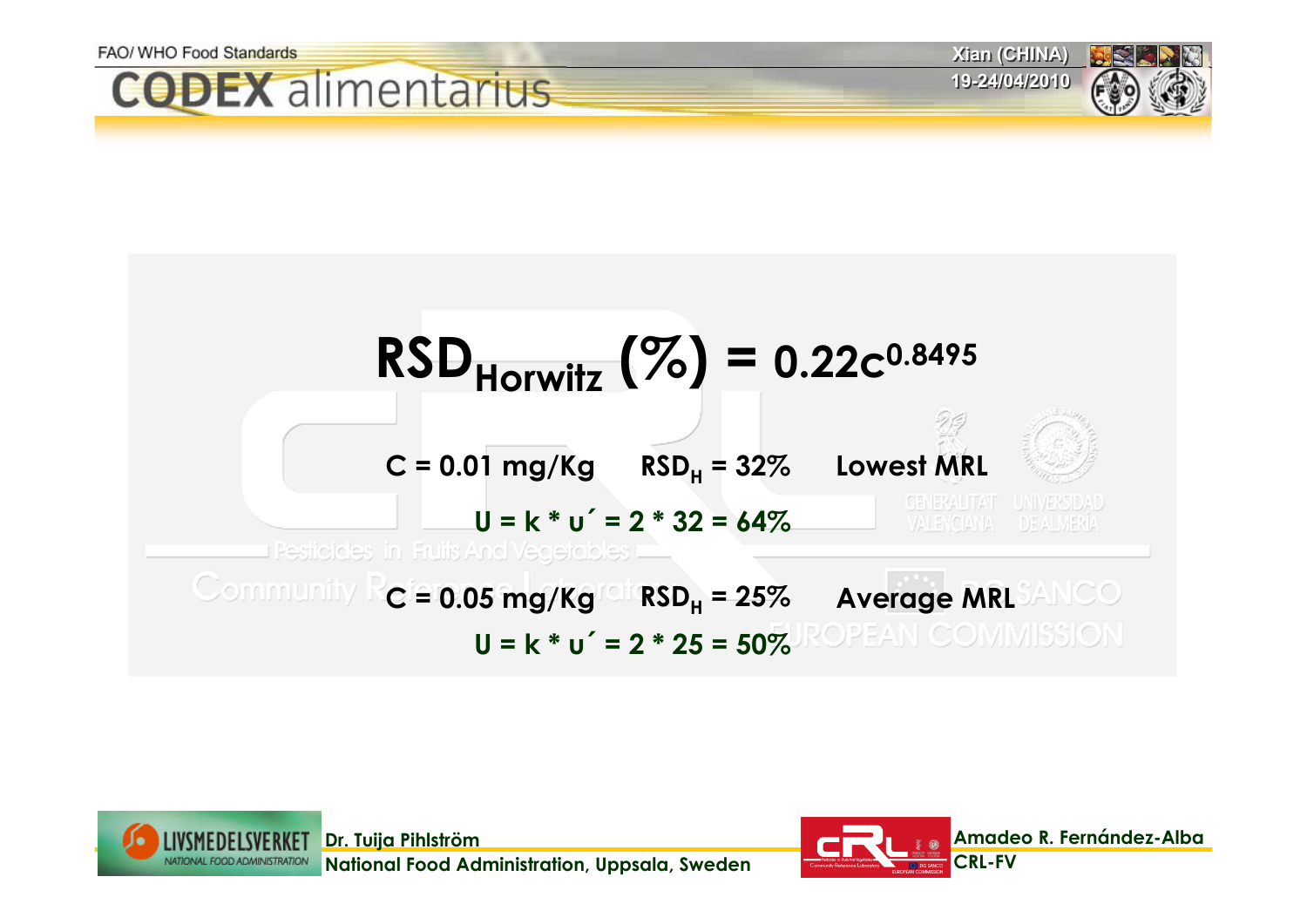**ODEX** alimentarius

**Xian (CHINA) Xian (CHINA)**

**19-24/04/2010 19-24/04/2010**



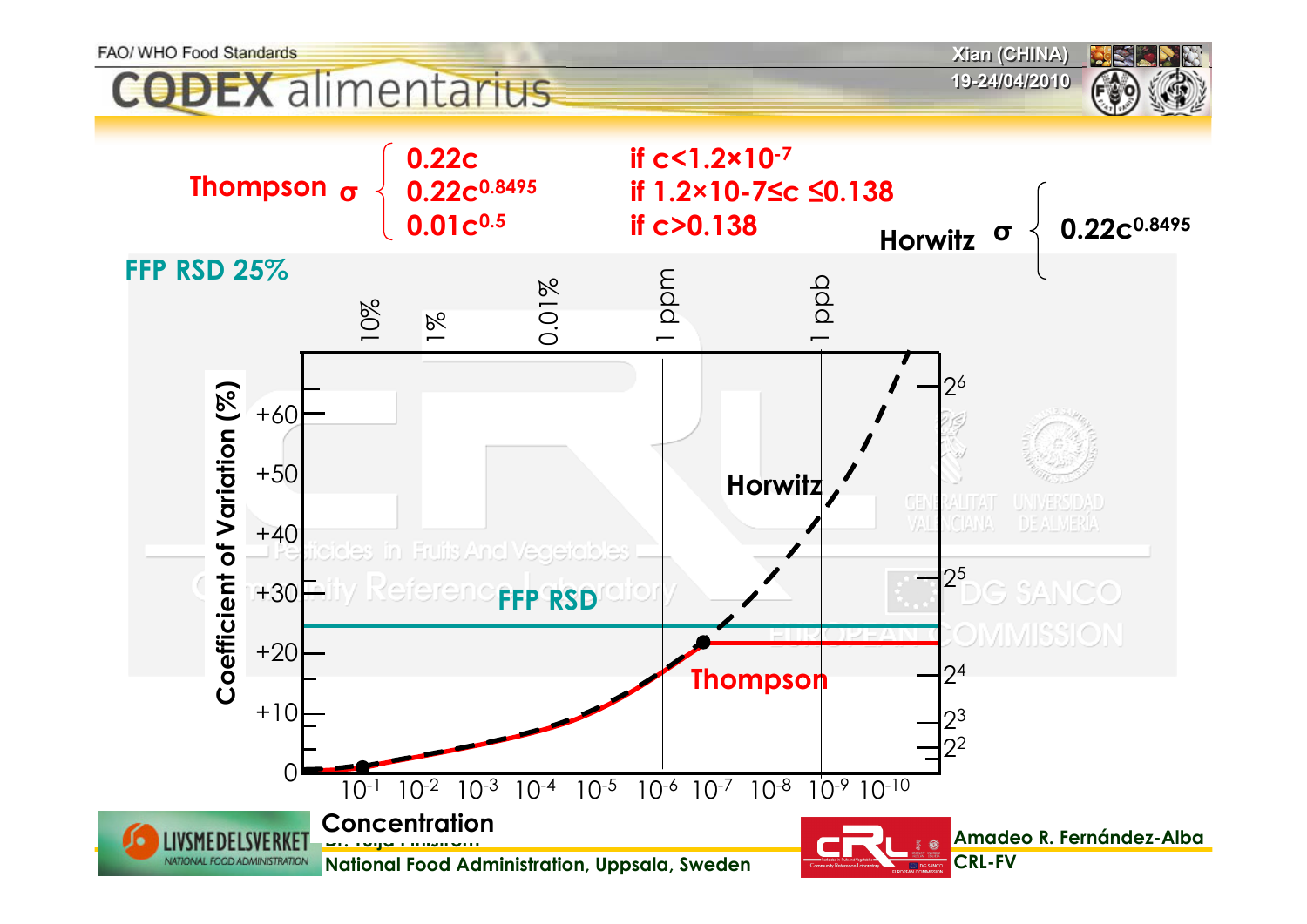



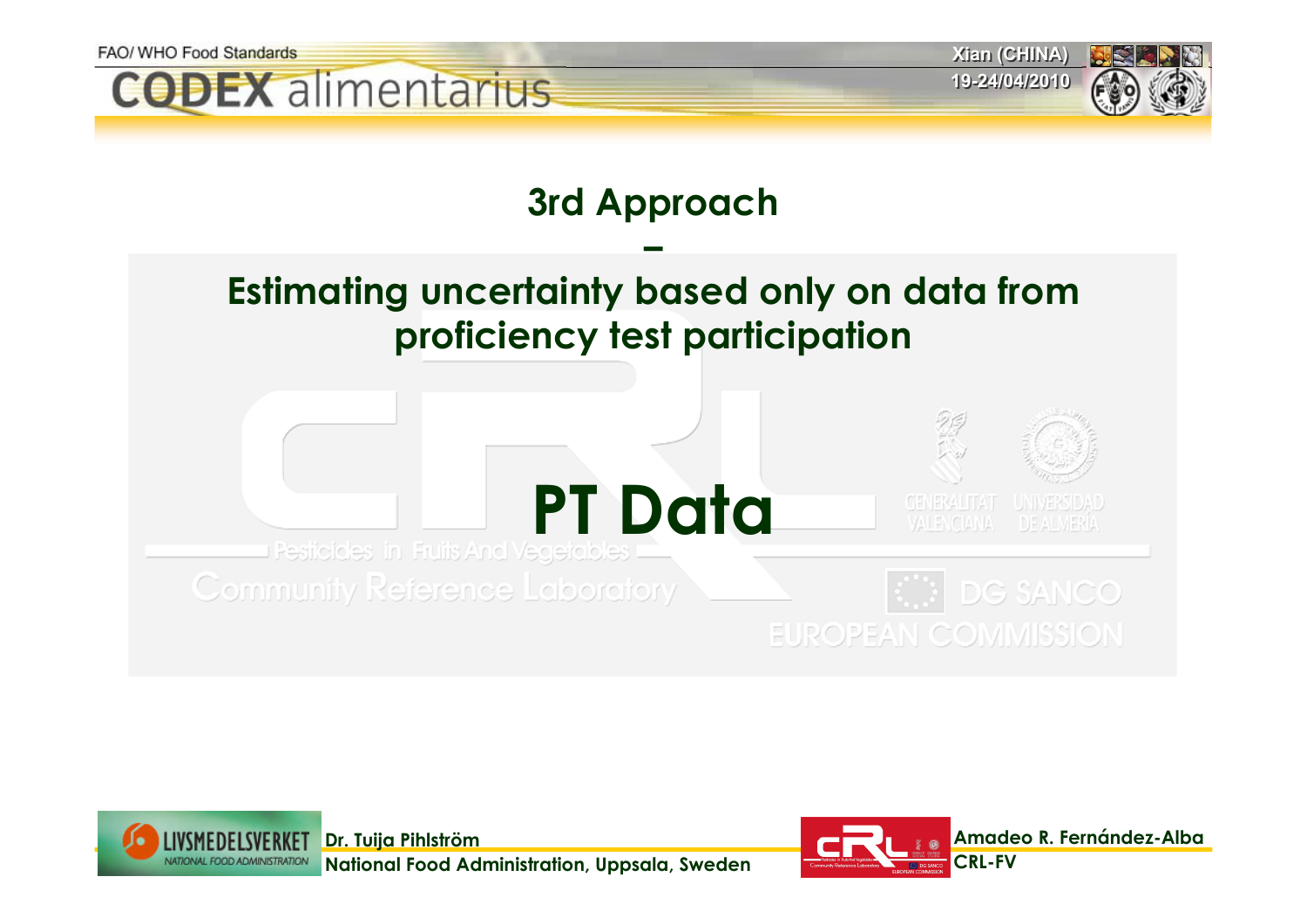**Xian (CHINA) Xian (CHINA) 19-24/04/2010 19-24/04/2010**



### **Considerations:**

- Participation of laboratories at least in 3 proficiency tests; the number of pesticides present in the sample should be taken into account (should be high enough).

- Pesticides considered that are present in the proficiency test should be those in the scope of the laboratory.

GENERALITAT UNIVERSIDAD

Proficiency test matrix (for the scope of the lab) should be considered too

**Community Reference Laboratory** 

DG SANCO Two examples are given, one for GC scope and the other for LC scope for two different laboratories and for matrix with high water

content.

 A third example is given for GC and LC together and for two group matrices

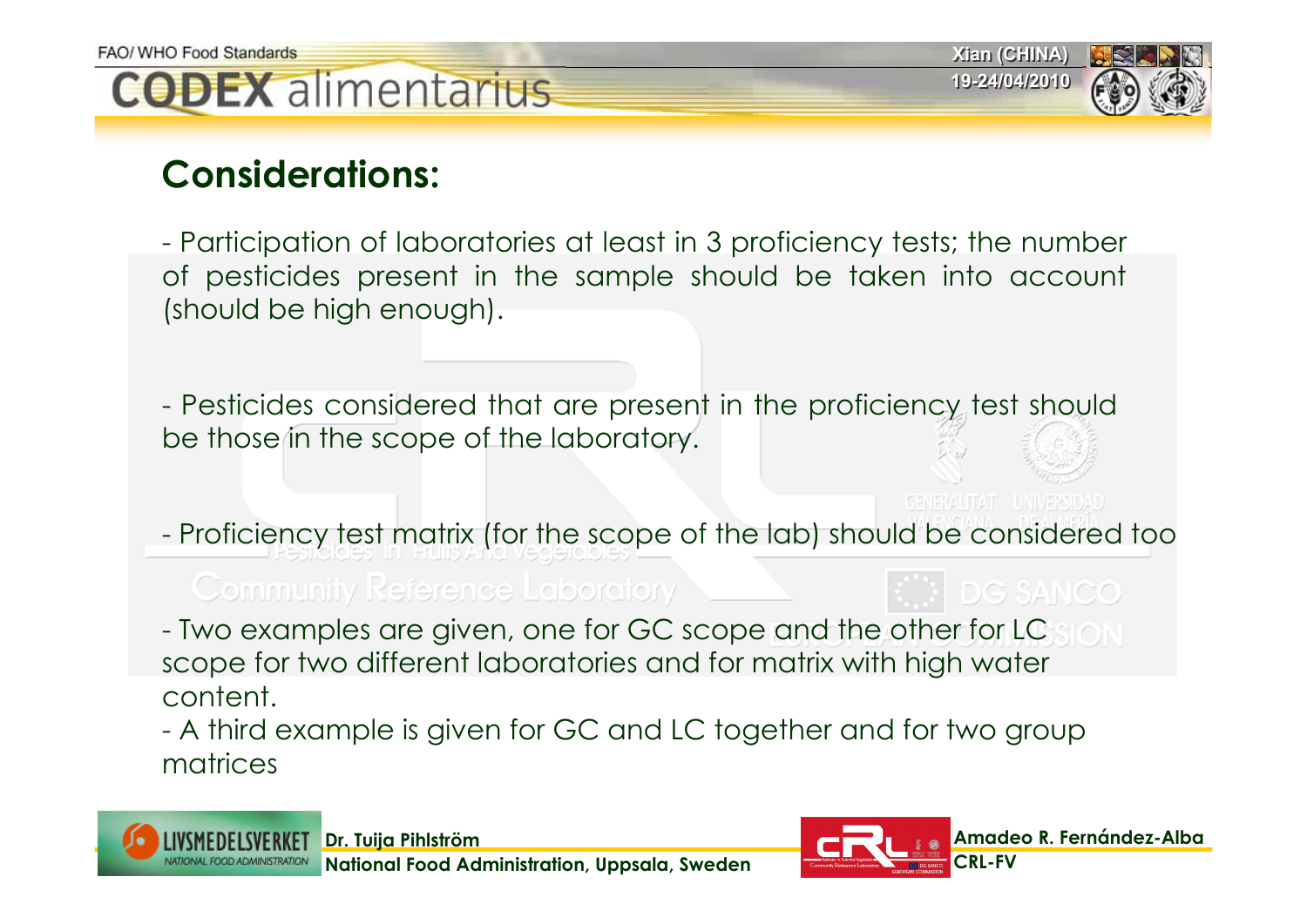**Xian (CHINA) Xian (CHINA)**

**19-24/04/2010 19-24/04/2010**



| <b>EUPT3 Cucumber</b> |                |
|-----------------------|----------------|
| Pesticide             | $(xi - X) / X$ |
| Carbendazim           | 0,071          |
| <b>Deltamethrin</b>   | $-0,406$       |
| Diazinon              | 0,028          |
| Endosulfan            | $-0,086$       |
| Metalaxyl             | $-0,175$       |
| Permethrin            | 0,172          |
| Pirimiphos-methyl     | 0,184          |
| Vinclozolin           | $-0,174$       |
|                       |                |

| <b>EUPT5 Lettuce</b> |                |  |
|----------------------|----------------|--|
| Pesticide            | $(xi - X) / X$ |  |
| Diazinon             | $-0,052$       |  |
| lambda-Cyhalothrin   | 0,122          |  |
| Parathion            | 0,012          |  |
| Phosmet              | $-0,226$       |  |
| Propyzamide          | $-0,133$       |  |
| Tolclofos-methyl     | 0.127          |  |

### **Example 1: GC-MS/MS**

| <b>EUPT8 Aubergine</b> |                     |
|------------------------|---------------------|
| Pesticide              | <u>(xi – X) / X</u> |
| <b>Bifenthrin</b>      | $-0,047$            |
| Bromopropylate         | 0,069               |
| Carbendazim            | $-0,004$            |
| Chlorpyrifos           | $-0,050$            |
| Cyprodinil             | 0,011               |
| <b>Diazinon</b>        | $-0,167$            |
| <b>Dichlofluanid</b>   | $-0,020$            |
| Lambda-cyhalothrin     | $-0,033$            |
| Myclobutanil           | $-0,264$            |
| Parathion              | 1,223               |
| Pirimicarb             | $-0,159$            |
|                        |                     |
| RSD                    | 0.256               |
|                        | $25.6\%$            |
|                        | 51.29               |

### Pesticide $(xi - X) / X$ Vinclozolin -0,135 Quinoxifen -0,181 Phosmet -0,411  $Isofenphos-methyl$   $|$  -0,126 Endosulfan Sulphate | -0,418 Diazinon -0,317 Chlorpyrifos-methyl | -0,282 **EUPT10 Carrot**

### **EUPT11 Cauliflower**

| Pesticide                | $(xi - X) / X$ |
|--------------------------|----------------|
| *Deltamethrin            | $-0,121$       |
| *Diazinon                | $-0.088$       |
| <b>Isofenphos-Methyl</b> | $-0.078$       |
| *Lambda-Cyhalothrin      | $-0.207$       |
| *Metalaxyl Sum           | $-0.011$       |
| *Parathion-Methyl Sum    | $-0.134$       |
| *Phosalone               | 0,041          |
| *Procymidone             | $-0.038$       |



**Dr. Tuija Pihlström National Food Administration, Uppsala, Sweden X = assigned value for specific pesticide xi = lab. result given for specific pesticide**



**Amadeo R. Fernández-Alba CRL-FV**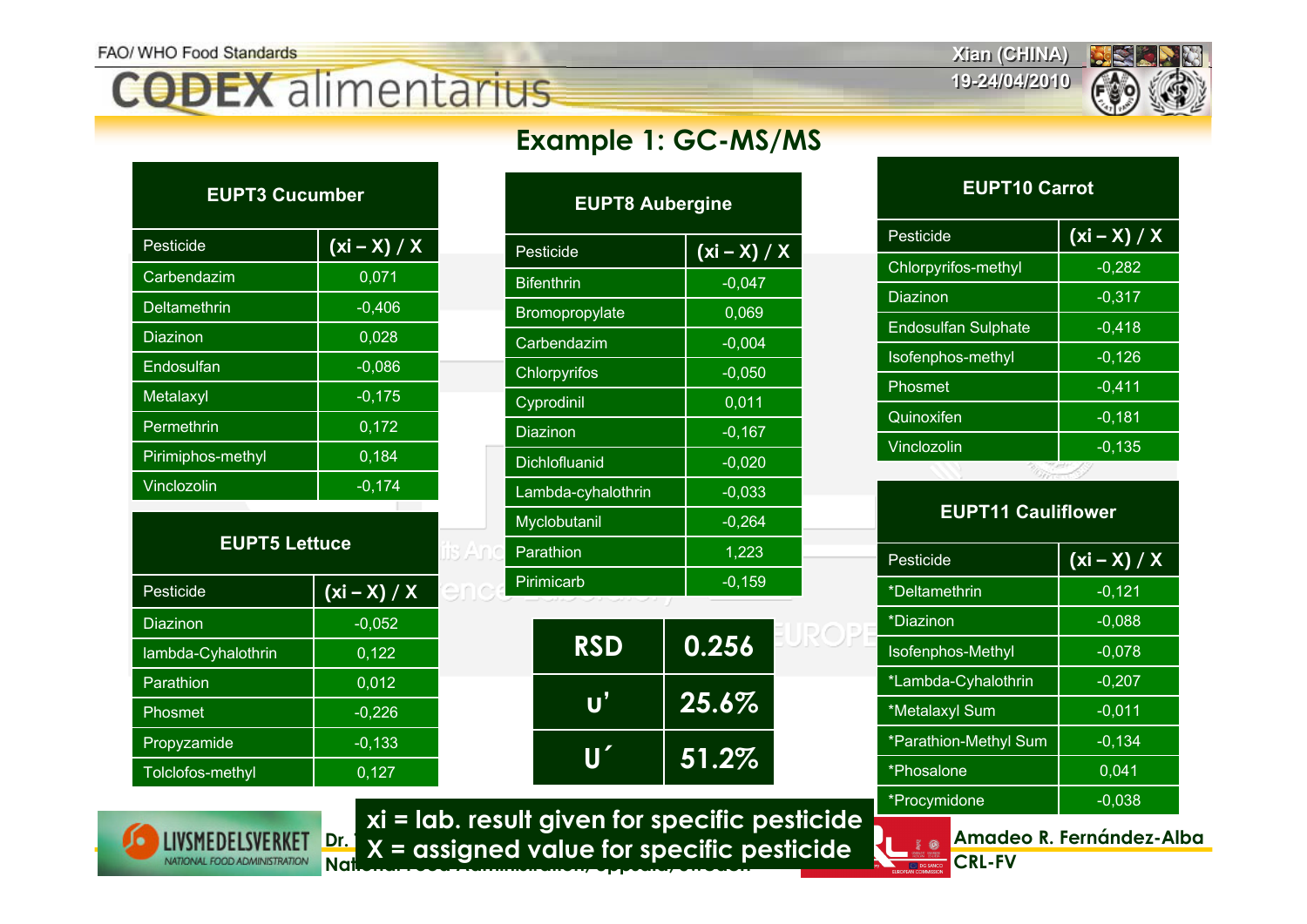| <b>EUPT 2</b><br><b>Apple</b> |                 | <b>EUPT 6</b><br><b>Tomate</b> |                | <b>EUPT 9</b><br><b>Strwaberries</b>          |                | Xian (CHINA)<br>19-24/04/2010                 | SSS                      |
|-------------------------------|-----------------|--------------------------------|----------------|-----------------------------------------------|----------------|-----------------------------------------------|--------------------------|
| <b>Pesticides</b>             | $(xi - X) / X$  | <b>Pesticides</b>              | $(xi - X) / X$ | <b>Pesticides</b>                             | $(xi - X) / X$ |                                               |                          |
| Carbendazim                   | 0,325           | <b>Dimethoate</b>              | 0,076          | <b>Bupirimate</b>                             | 0,215          | <b>Example 2: LC-MS/MS</b>                    |                          |
| Thiabendazole                 | 0,358           | Imazalil                       | 0,162          | Fenhexamid                                    | 0,104          |                                               |                          |
|                               |                 | Imidacloprid                   | $-0,076$       |                                               |                | <b>EUPT 11</b>                                |                          |
| <b>EUPT 3</b>                 |                 | Oxydemeton Methyl              | 0,018          | Hexythiazox                                   | 0,210          | <b>Cauliflower</b>                            |                          |
|                               | <b>Cucumber</b> | Thiabendazole                  | 0,287          | Oxamyl                                        | 0,095          | <b>Pesticides</b>                             | $(xi - X) / X$           |
| <b>Pesticides</b>             | $(xi - X) / X$  |                                |                | Quinoxyfen                                    | 0,243          |                                               |                          |
|                               |                 |                                | <b>EUPT 7</b>  | Triadimenol                                   | 0,205          | Aldicarb (sum)<br><b>Boscalid</b>             | $-0,030$<br>$-0,159$     |
| Acephate                      | 0,993           |                                | <b>Grapes</b>  |                                               |                | Methamidophos                                 | $-0,187$                 |
| Carbendazim                   | 0,173           |                                |                | <b>EUPT 10</b>                                |                | <b>Methomyl Sum</b>                           | $-0,054$                 |
| <b>Imazalil</b>               | 0,765           | <b>Pesticides</b>              | $(xi - x)/x$   | <b>Carrots</b>                                |                | Oxamyl                                        | $-0,091$                 |
| <b>Methamidophos</b>          | 0,860           | Acetamiprid                    | 0,014          | <b>Pesticides</b>                             | $(xi - X) / X$ | Thiacloprid                                   | $-0,146$                 |
| Propoxur                      | 0,126           | Carbaryl                       | $-0,040$       | Acetamiprid                                   | 0,002          |                                               |                          |
|                               | <b>EUPT 4</b>   | <b>Dimethoate</b>              | 0,122          | <b>Boscalid</b>                               | $-0,107$       |                                               |                          |
|                               |                 | Fenhexamid                     | 0,041          | Hexythiazox                                   | $-0,149$       | <b>RSD</b>                                    | 0.263                    |
|                               | Orange          | Imidacloprid                   | 0,084          | Methamidophos                                 | 0,259          |                                               |                          |
| <b>Pesticides</b>             | $(xi - X) / X$  | Methomyl                       | $-0,039$       | Methiocarb - sum                              | 0,459          |                                               |                          |
| Carbofuran                    | $-0,012$        |                                |                | Methomyl                                      | $-0,018$       | $\mathsf{U}^{\prime}$                         | 26.3%                    |
| Imazalil                      | 0,221           | Thiabendazole                  | 0,521          | Oxamyl                                        | 0,093          |                                               |                          |
| Omethoate                     | $-0,173$        | <b>EUPT 8</b>                  |                | Quinoxyfen                                    | $-0,255$       | $\boldsymbol{\mathsf{U}}'$                    | 52.6%                    |
| <b>EUPT 5</b>                 |                 | <b>Aubergine</b>               |                | <b>Triadimenol</b>                            | $-0,036$       |                                               |                          |
|                               | Lettuce         | <b>Pesticides</b>              | $(xi - X) / X$ |                                               |                |                                               |                          |
|                               |                 | Acetamiprid                    | 0,153          |                                               |                | xi = lab. result given for specific pesticide |                          |
| <b>Pesticides</b>             | $(xi - X) / X$  | Carbaryl                       | 0,153          |                                               |                | $X =$ assigned value for specific pesticide   |                          |
| Acephate                      | $-0,184$        | Carbendazim                    | $-0,112$       |                                               |                |                                               |                          |
| Methiocarb-                   |                 | Imazalil                       | 0,129          |                                               |                |                                               |                          |
| sulphoxide                    | $-0,084$        | Dr. Tuija Pihlström            |                |                                               |                |                                               | Amadeo R. Fernández-Alba |
| Omethoate                     | $-0,226$        |                                |                | National Food Administration, Uppsala, Sweden |                | <b>CRL-FV</b>                                 |                          |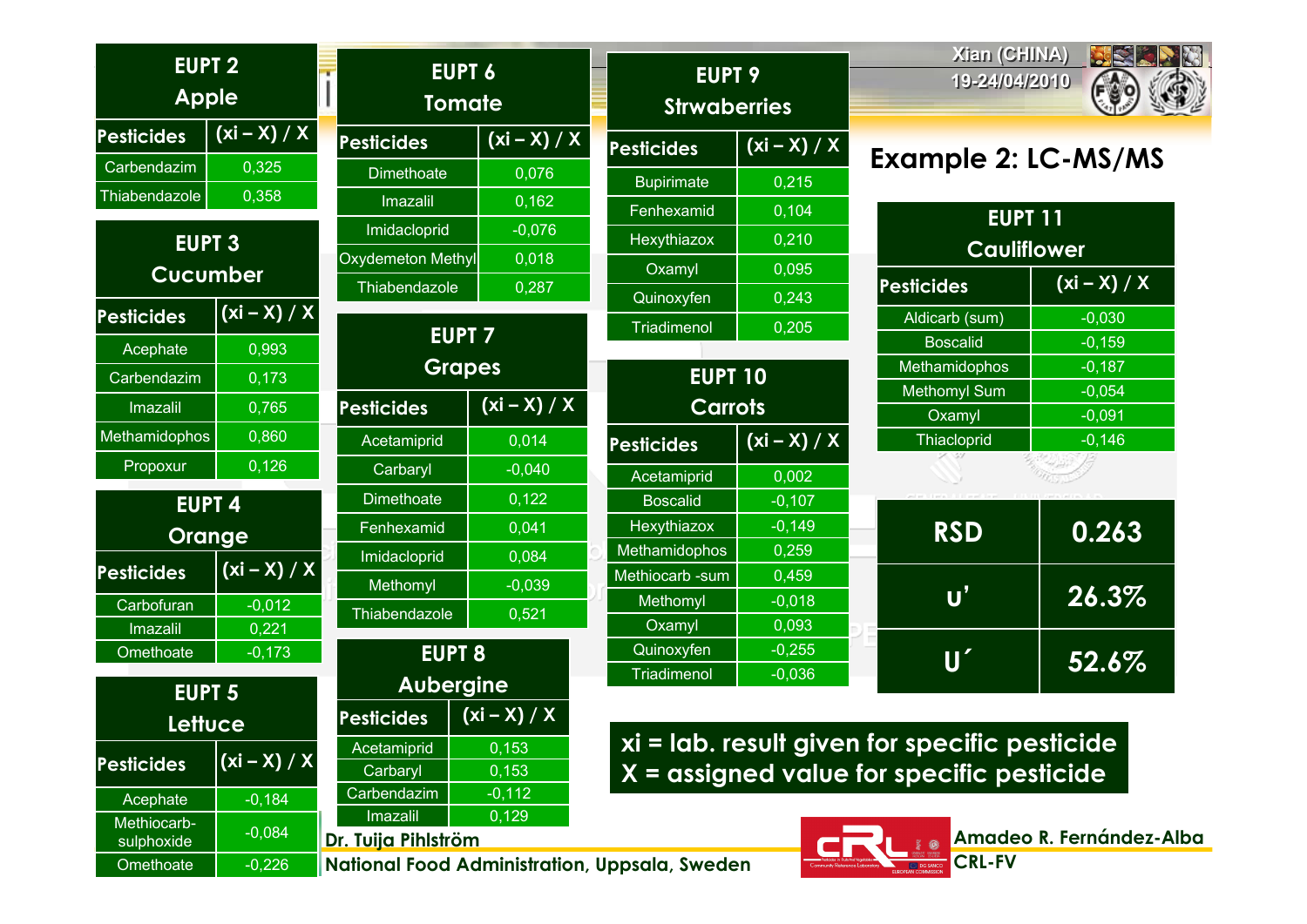**19-24/04/2010 19-24/04/2010**



| EUPT9<br><b>Strawberries</b> |                | EUPT10<br><b>Carrots</b> |                | EUPT11<br><b>Cauliflower</b> |                |                            | $\sim$ $\sim$     |
|------------------------------|----------------|--------------------------|----------------|------------------------------|----------------|----------------------------|-------------------|
| Pesticide                    | $(xi - X) / X$ | Pesticide                | $(xi - X) / X$ | Pesticide                    | $(xi - X) / X$ |                            | <b>Example 3:</b> |
| <b>Bupirimate</b>            | 0,418          | Acetamiprid              | 0,193          | Aldicarb Sum                 | $-0,134$       |                            | GC-MS/MS          |
| Cyprodinil                   | 0,122          | <b>Boscalid</b>          | 0,208          | <b>Azinphos Methyl</b>       | $-0,225$       |                            | and               |
| Diazinon                     | 0,555          | Chlorpyrifos-methyl      | 0,231          | <b>Boscalid</b>              | $-0,191$       |                            | LC-MS/MS          |
| Endosulfan I                 | 0,606          | Diazinon                 | 0,264          | <b>Buprofezin</b>            | $-0.009$       |                            |                   |
| Endosulfan II                | 0,288          | Endosulfan Sulphate      | 0,089          | Cadusafos                    | $-0,141$       |                            |                   |
| Fenhexamid                   | 0,521          | Hexythiazox              | 0,289          | Carbofuran Sum               | 0,011          |                            |                   |
| Fenitrothion                 | 0,259          | Isofenphos-methyl        | 0,361          | Deltamethrin                 | 0,038          |                            |                   |
| Fludioxonil                  | 0,399          | Kresoxim-methyl          | 0,120          | Diazinon                     | 0,248          |                            |                   |
| Hexythiazox                  | 0,086          | <b>Malathion SUM</b>     | 0,402          | Isofenphos-Methyl            | $-0,135$       |                            |                   |
| Iprodione                    | 0,342          | <b>Methamidophos</b>     | $-0,315$       | Lambda-Cyhalothrin           | 0,079          |                            | 0.245             |
| Myclobutanil                 | 0,296          | Methiocarb-sum           | 0,510          | Metalaxyl Sum                | 0,160          | <b>RSD</b>                 |                   |
| Oxamyl                       | $-0,083$       | Methomyl                 | 0,031          | Methamidophos                | $-0,357$       |                            |                   |
| Penconazole                  | 0,193          | Oxamyl                   | 0,047          | Methidathion                 | 0,771          | $\mathbf{U}'$              | 24.5%             |
| Procymidone                  | 0,259          | Pendimethalin            | 0,284          | Methomyl Sum                 | $-0.029$       |                            |                   |
| Pyrimethanil                 | 0,085          | Phosmet                  | 0,343          | Monocrotophos                | $-0,106$       | $\boldsymbol{\mathsf{U}}'$ | 49.0%             |
| Quinoxifen                   | 0,117          | Quinoxifen               | 0,379          | Oxamyl                       | $-0.046$       |                            |                   |
| Tebuconazole                 | 0,288          | Triadimenol              | 0,202          | Parathion-Methyl Sum         | 0,003          |                            |                   |
| Tolylfluanid                 | 0,550          | Vinclozolin              | 0,250          | Phosalone                    | $-0,239$       |                            |                   |
| <b>Triadimenol</b>           | 0,515          |                          |                | Procymidone                  | $-0,004$       |                            |                   |

**Dr. Tuija Pihlström**  $\boldsymbol{\mathsf{X}}$  = assigned value for specific pesticide  $\boldsymbol{\mathsf{P}}_{\mathsf{psala}, \mathsf{Sweden}}$ **xi = lab. result given for specific pesticide**

**Triazofos** 

Thiacloprid 10,138

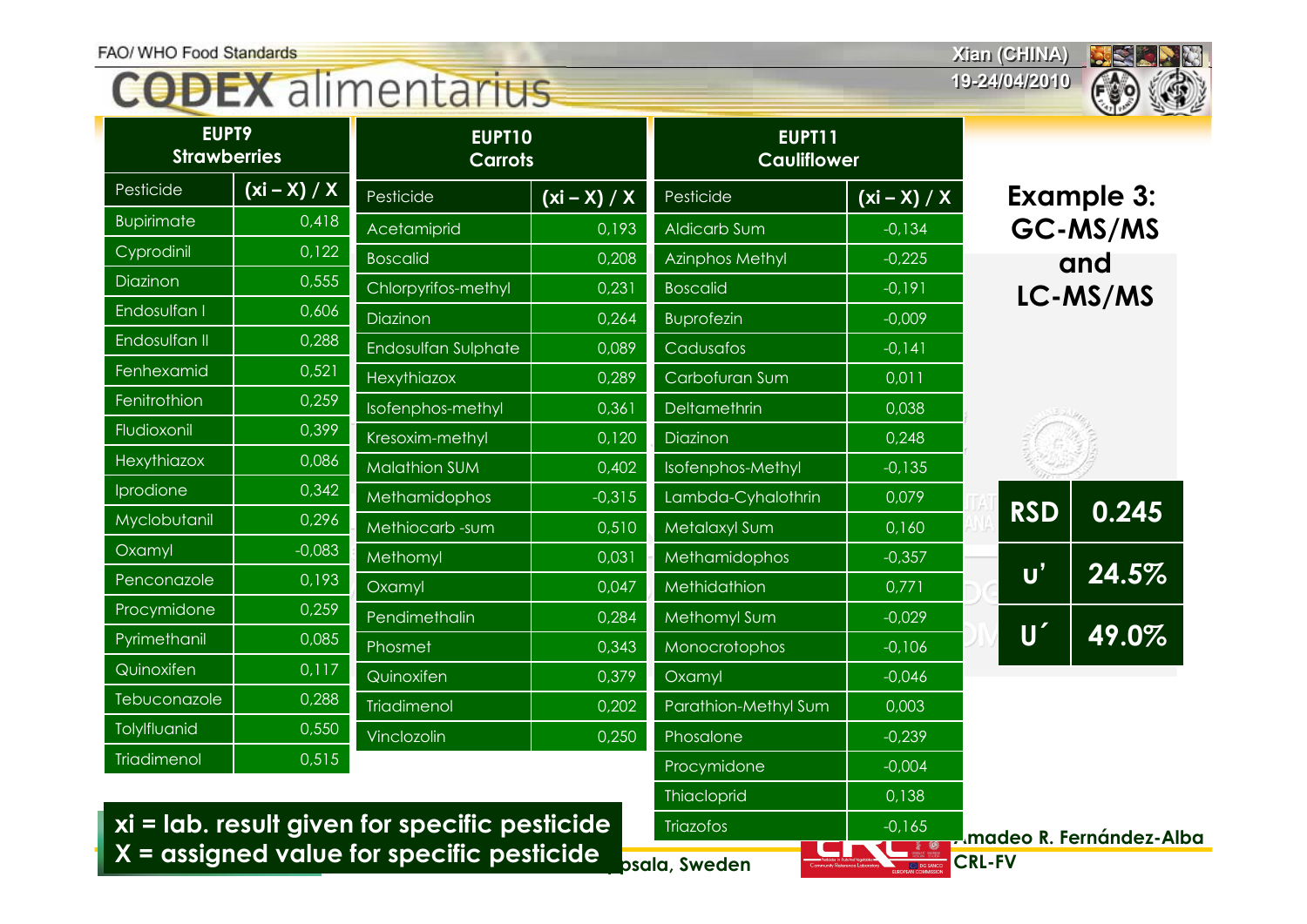

Pesiicides in Fruits And Vegetables ( **Community Reference Laboratory** 

 $\bigcirc$  DG SANCO **EUROPEAN COMMISSION** 



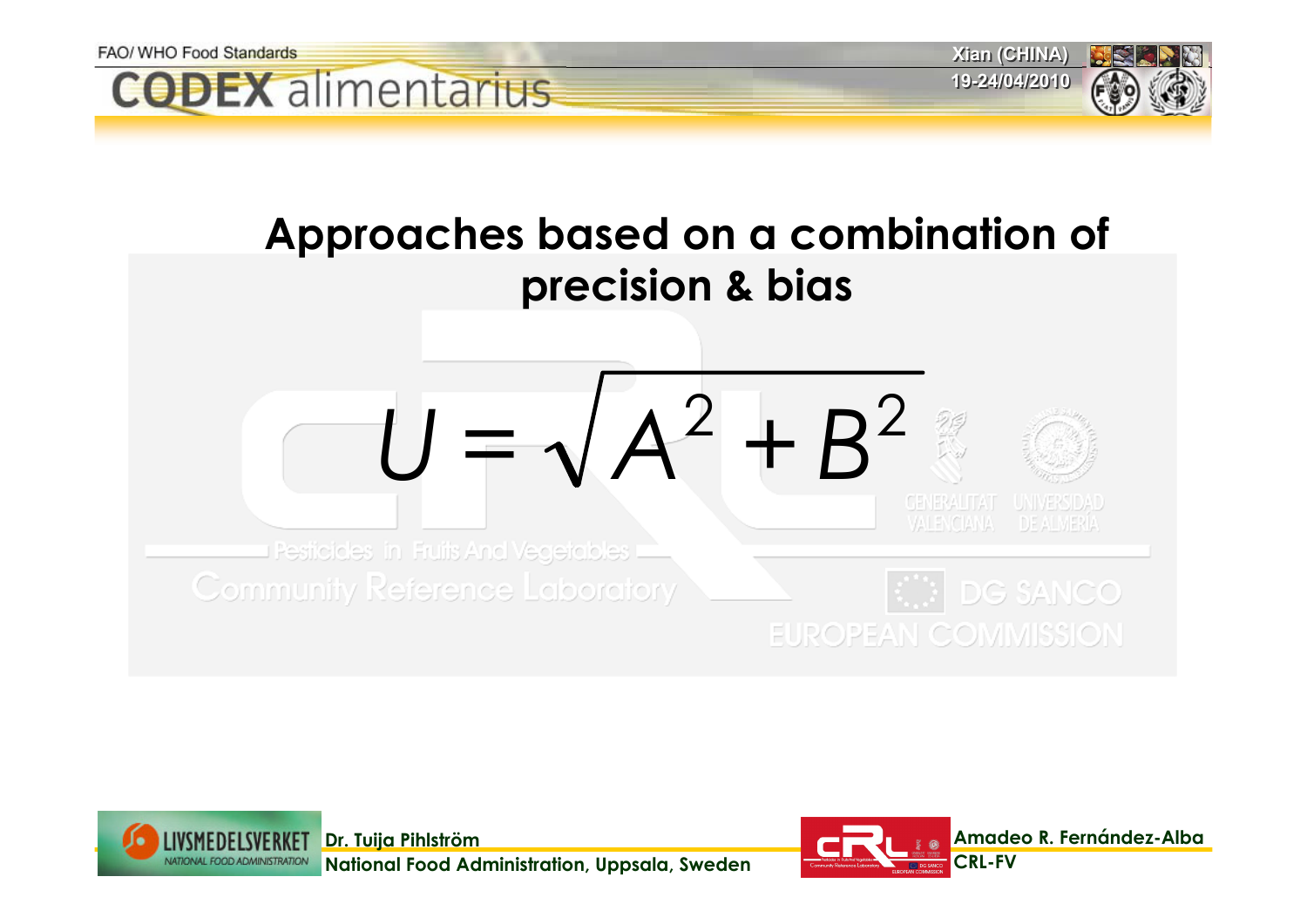

**Dr. Tuija Pihlström National Food Administration, Uppsala, Sweden**

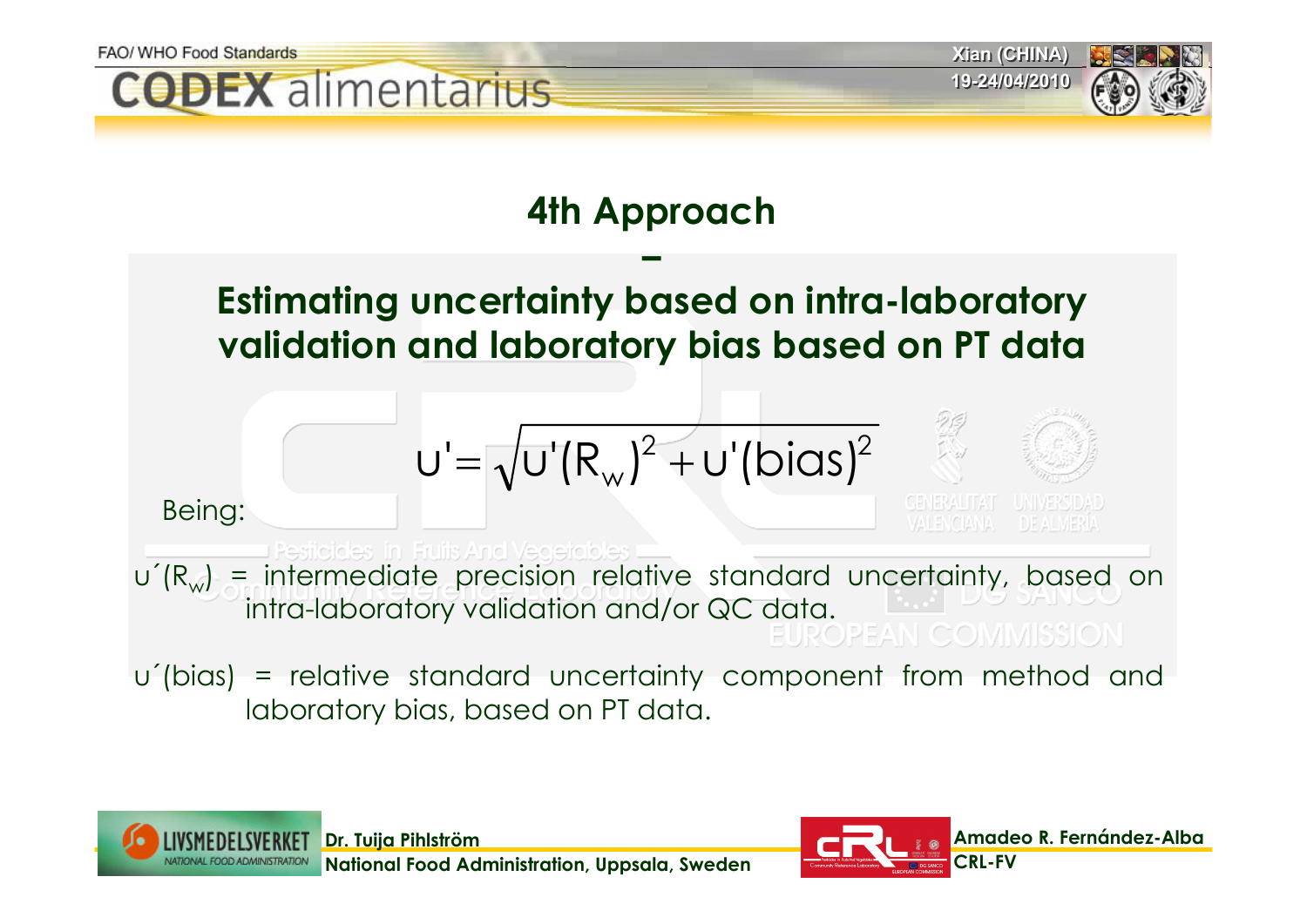

**Xian (CHINA) Xian (CHINA) 19-24/04/2010 19-24/04/2010**



 $U'(R_{W})$ Comes from reproducibility data (validation data)

### **Considerations**:

- *How many matrices?* at least 2 from the same group
- *How many pesticides from the scope of the method?* At least 20
- *What concentration level*? One at least at 0.01 mg/Kg A second one at 0.05-0.2mg/Kg
- Number of replicates? at least 5

**GENERALITAT UNIVERSIDA** 



The **RSD** is calculated from each pesticide **recovery data** and then it is calculated the average of all the RSD of the overall scope.



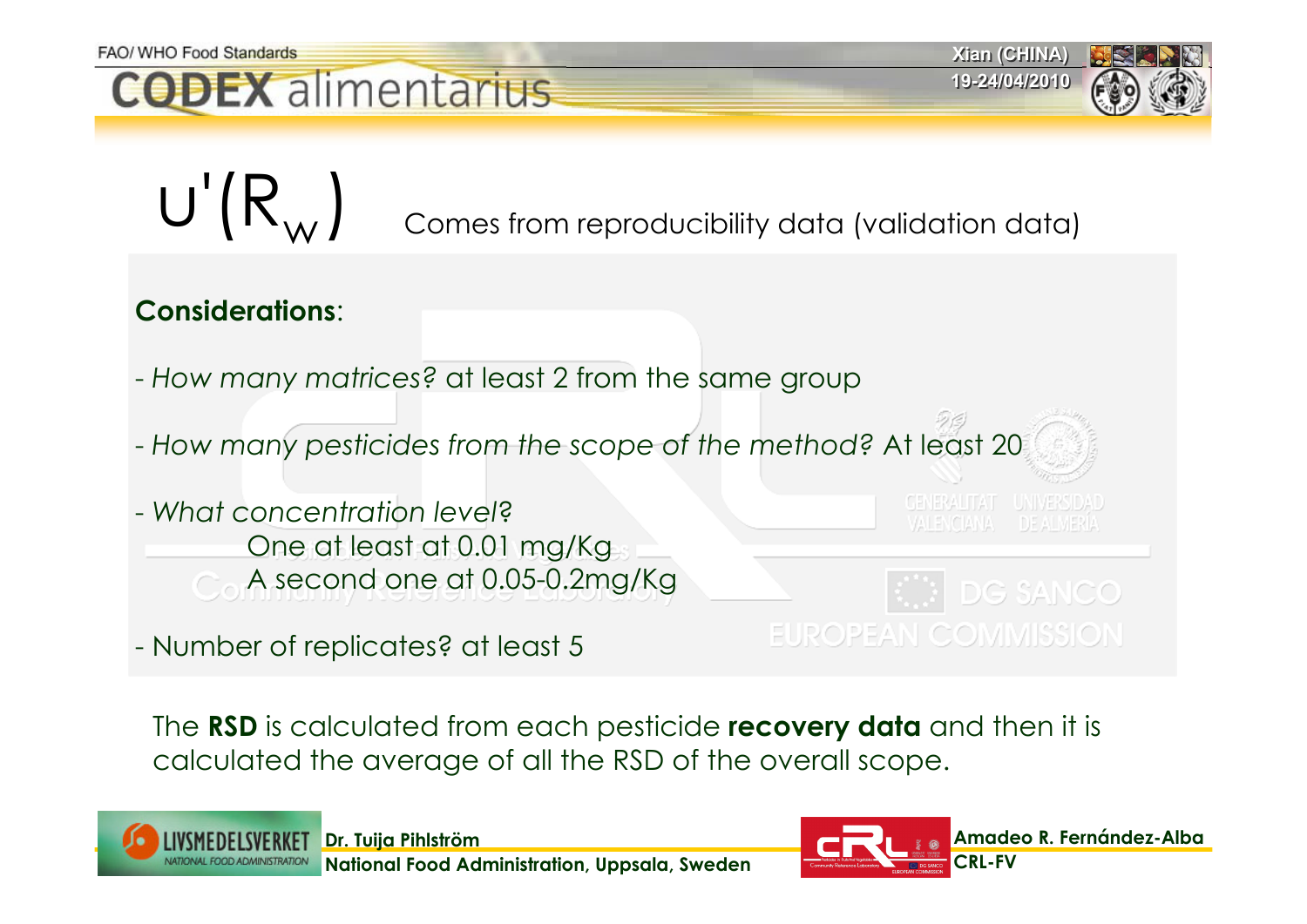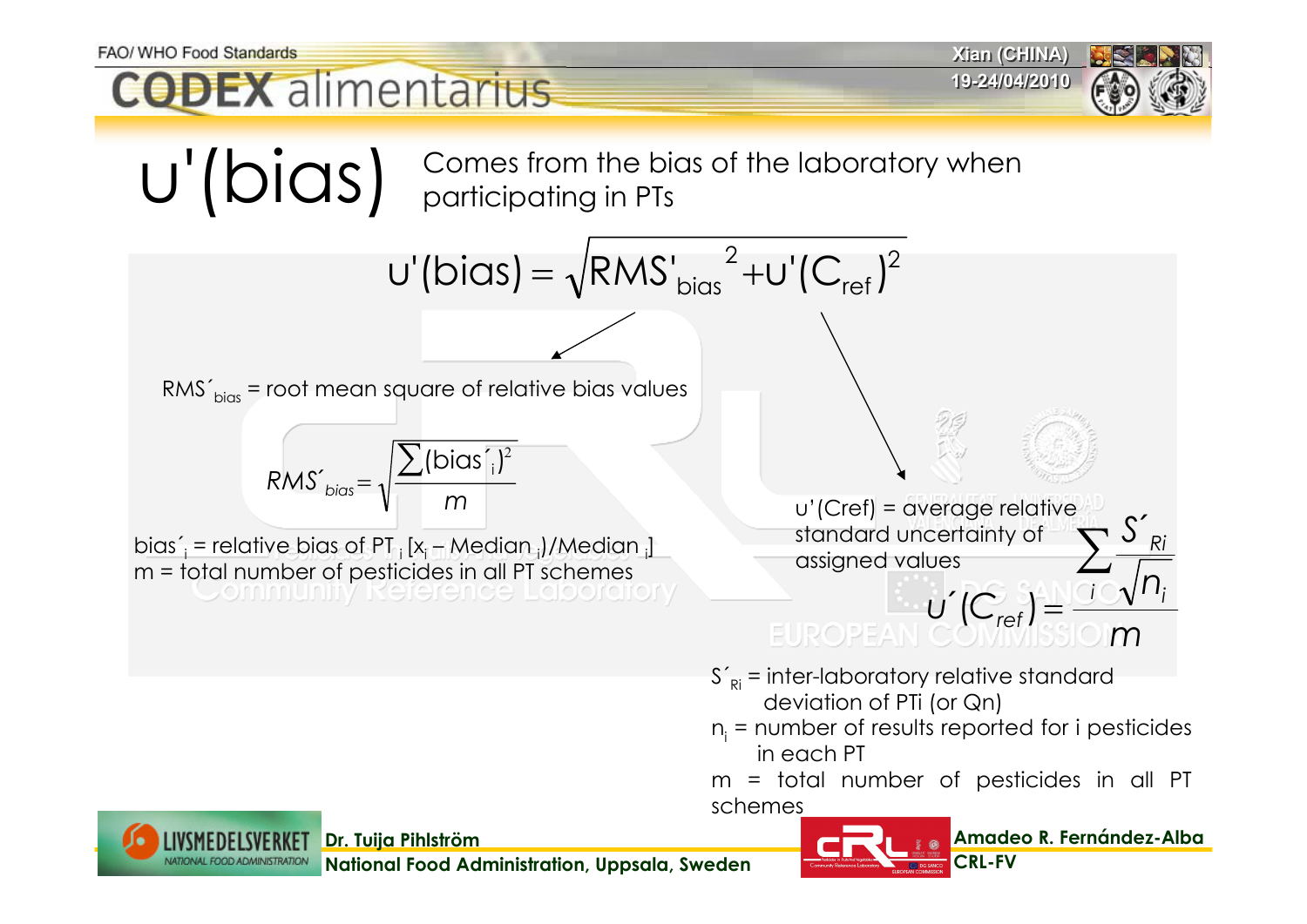



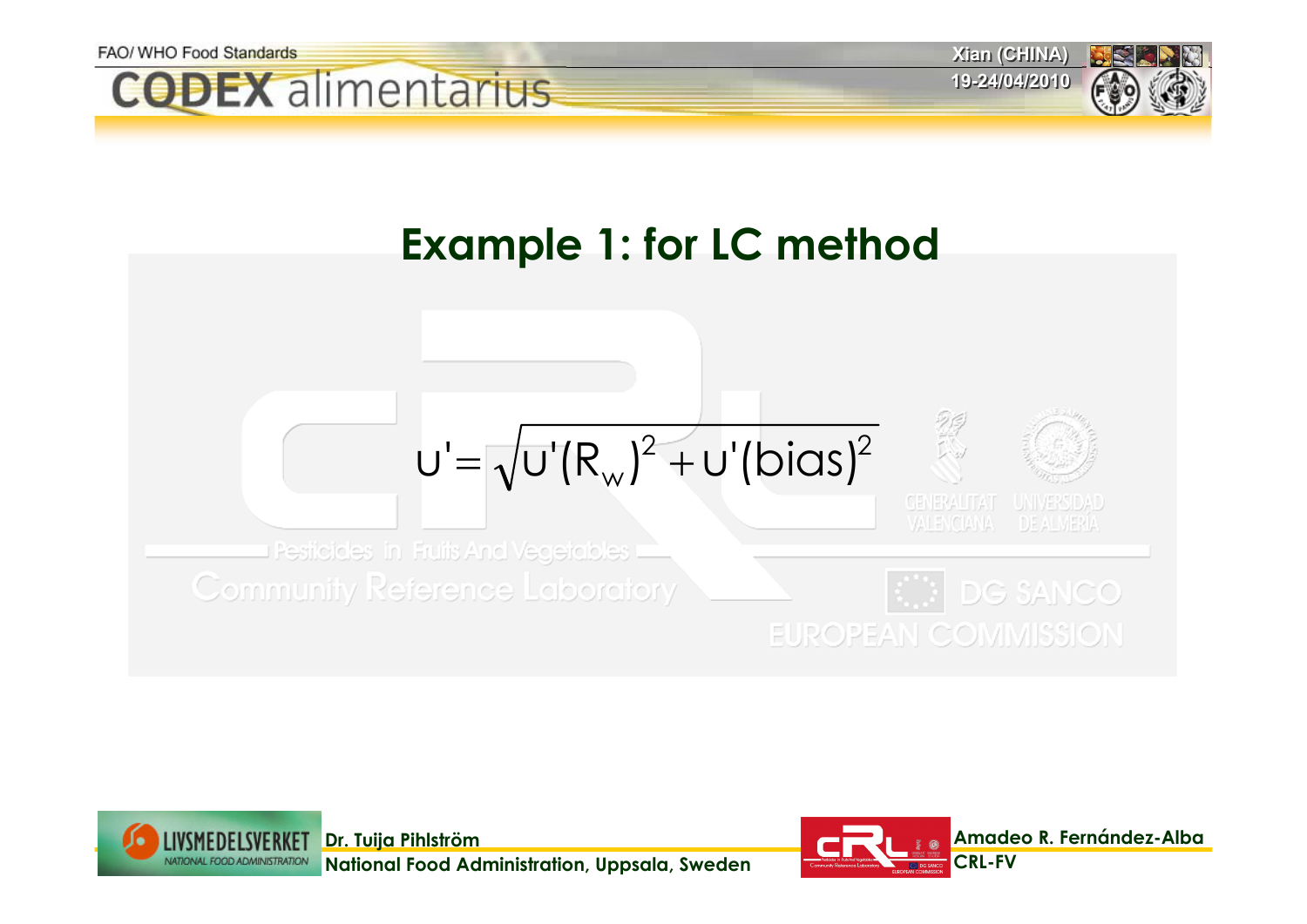



### **Reproducibility Data**



**EUROPEAN COMMISSION** 



**National Food Administration, Uppsala, Sweden**

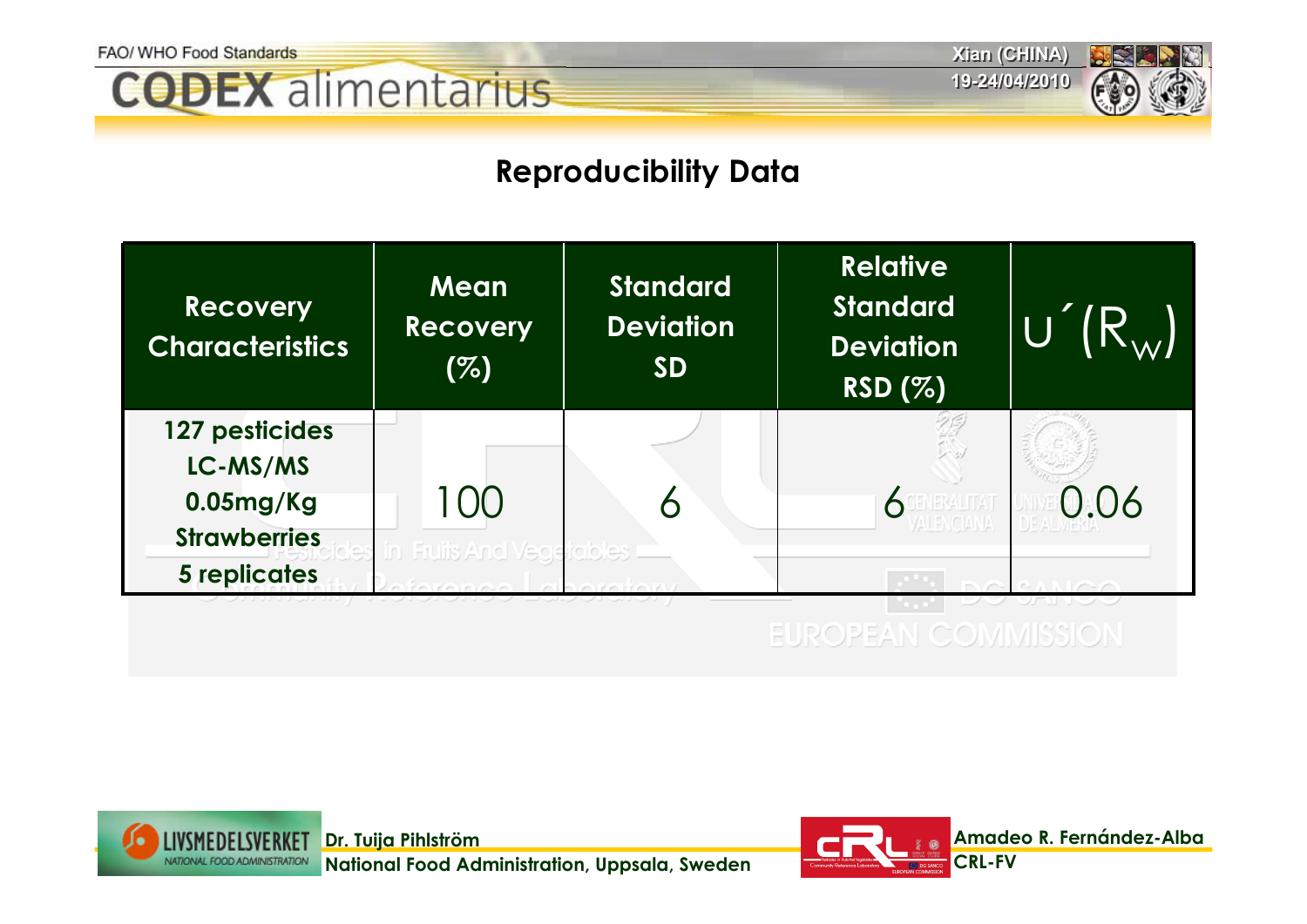## **CODEX** alimentarius

**Xian (CHINA) Xian (CHINA)**

**19-24/04/2010 19-24/04/2010**



### **For LC-MS/MS**

| <b>EUPT</b><br>No. | <b>Pesticides</b>                   | $[(xi - X)/X]^{1/2}]$ | <b>EUPT</b><br>No. | <b>Pesticides</b>    | $[(xi - X)/X]^{1/2}$ | <b>EUPT</b><br>No. | <b>Pesticides</b>      | $[(xi - X)/X]^{2}$ |
|--------------------|-------------------------------------|-----------------------|--------------------|----------------------|----------------------|--------------------|------------------------|--------------------|
|                    | Carbendazim                         | 0,1059                |                    | <b>Acetamiprid</b>   | 0,0002               |                    | <b>Acetamiprid</b>     | 0,002              |
| $\overline{2}$     | <b>Thiabendazole</b>                | 0,1279                |                    | <b>Carbaryl</b>      | 0,0016               |                    | <b>Boscalid</b>        | $-0,107$           |
|                    | <b>Acephate</b>                     | 0,9863                |                    | <b>Dimethoate</b>    | 0,0150               |                    | <b>Hexythiazox</b>     | $-0,149$           |
|                    | <b>Carbendazim</b>                  | 0,0301                |                    | <b>Fenhexamid</b>    | 0,0017               |                    | <b>Methamidophos</b>   | 0,259              |
|                    | <b>Imazalil</b>                     | 0,5847                |                    | <b>Imidacloprid</b>  | 0,0070               |                    | <b>Methiocarb -sum</b> | 0,459              |
|                    | <b>Methamidophos</b>                | 0,7390                |                    | <b>Methomyl</b>      | 0,0015               |                    | <b>Methomyl</b>        | $-0,018$           |
| $\mathbf{3}$       | Propoxur                            | 0,0159                | $\overline{7}$     | <b>Thiabendazole</b> | 0,2714               |                    | Oxamyl                 | 0,093              |
|                    | Carbofuran                          | 0,0001                |                    | <b>Acetamiprid</b>   | 0,0234               |                    | Quinoxyfen             | $-0,255$           |
|                    | <b>Imazalil</b>                     | 0,0489                |                    | <b>Carbaryl</b>      | 0,0234               | 10                 | <b>Triadimenol</b>     | $-0,036$           |
| $\overline{4}$     | <b>Omethoate</b>                    | 0,0299                |                    | <b>Carbendazim</b>   | 0,0126               |                    | <b>Aldicarb (sum)</b>  | $-0,030$           |
|                    | <b>Acephate</b>                     | 0,0339                | 8                  | <b>Imazalil</b>      | 0,0166               |                    | <b>Boscalid</b>        | $-0,159$           |
| $\overline{5}$     | Methiocarb-sulf<br><b>Omethoate</b> | 0,0071<br>0,0510      |                    | <b>Bupirimate</b>    | 0,0463               |                    | <b>Methamidophos</b>   | $-0,187$           |
|                    | <b>Dimethoate</b>                   | 0,0057                |                    | <b>Fenhexamid</b>    | 0,0107               |                    | <b>Methomyl Sum</b>    | $-0,054$           |
|                    | <b>Imazalil</b>                     | 0,0261                |                    | <b>Hexythiazox</b>   | 0,0439               |                    | Oxamyl                 | $-0,091$           |
|                    | <b>Imidacloprid</b>                 | 0,0057                |                    | Oxamyl               | 0,0091               | 11                 | <b>Thiacloprid</b>     | $-0,146$           |
|                    | Oxydemeton                          |                       |                    | Quinoxyfen           | 0,0589               |                    | Sum                    | 3.9461             |
|                    | -methyl                             | 0,0003                | 9                  | <b>Triadimenol</b>   | 0,0418               |                    |                        |                    |
| $\overline{6}$     | <b>Thiabendazole</b>                | 0,0822                |                    |                      |                      |                    |                        |                    |



**Dr. Tuija Pihlström**

**National Food Administration, Uppsala, Sweden**

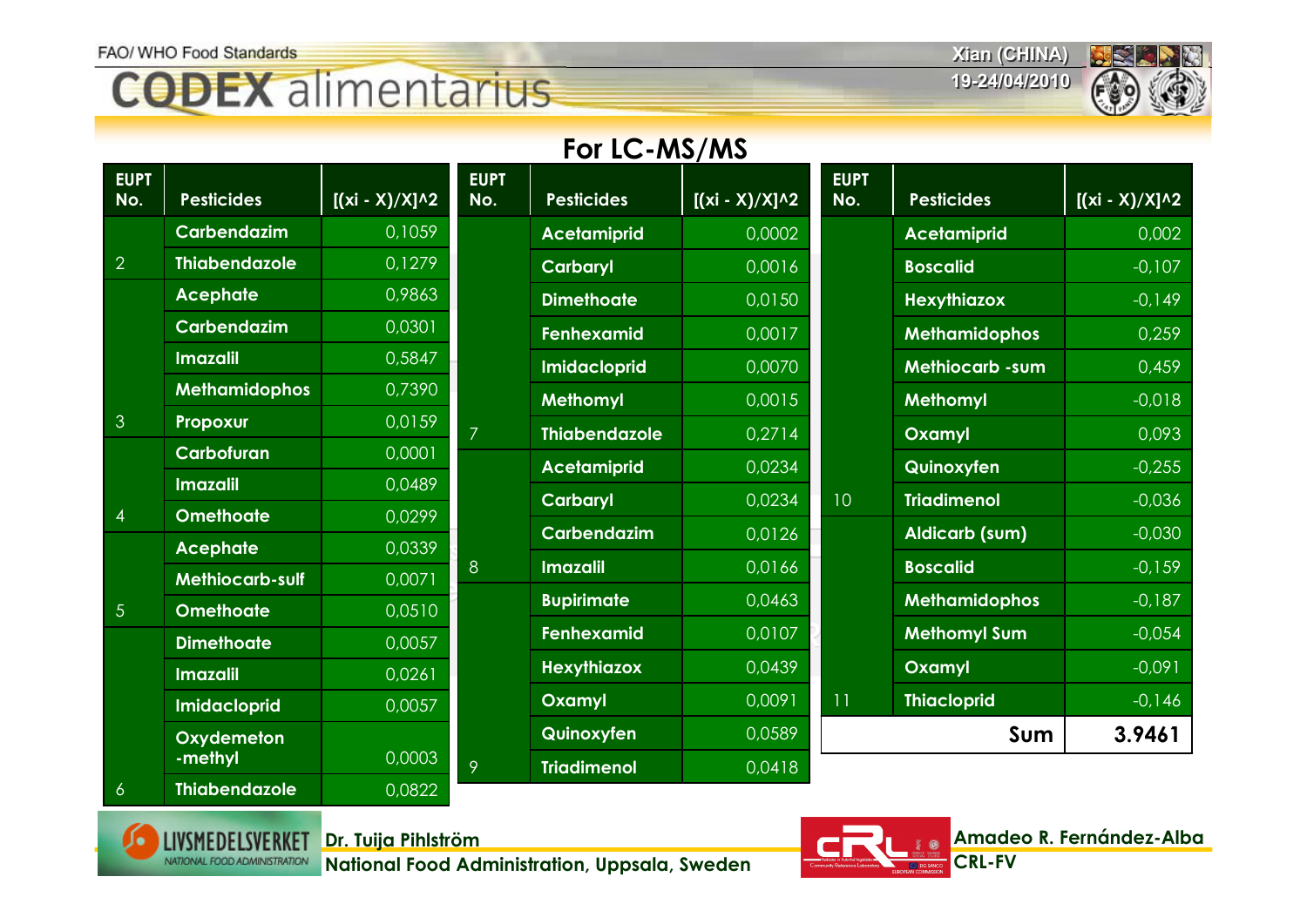





$$
\sum
$$
 (bias'<sub>i</sub>)<sup>2</sup> = 3.9461





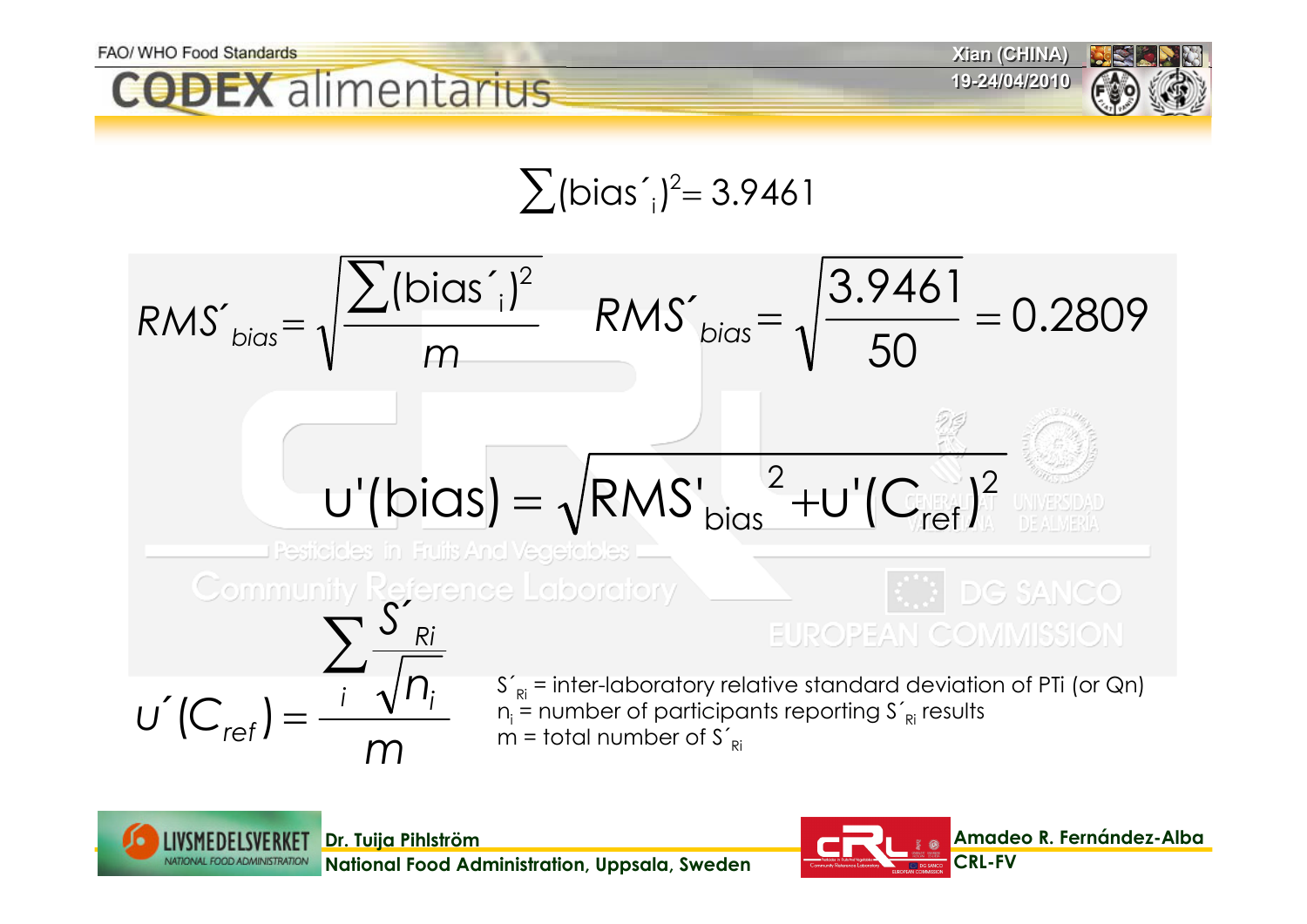| FAO/ WHO Food Standards                                      |         |                   |                      |                 |                                               |       |                     | Xian (CHINA)         | <b>BEE</b>      |         |
|--------------------------------------------------------------|---------|-------------------|----------------------|-----------------|-----------------------------------------------|-------|---------------------|----------------------|-----------------|---------|
| Pesticides                                                   | $S'$ Ri | <b>No Results</b> | $\sqrt{\mathsf{No}}$ | $S'Ri/\sqrt{n}$ | Pesticides                                    | S' Ri | <b>No Results</b>   | $\sqrt{\mathsf{No}}$ | $S'Ri/\sqrt{n}$ |         |
| Carbendazim                                                  | 0,27    | 58                | 7,616                | 0,035           | <b>Acetamiprid</b>                            | 0,19  | 78                  | 8,832                | 0,022           |         |
| <b>Thiabendazole</b>                                         | 0,26    | 69                | 8,307                | 0,031           | Carbaryl                                      | 0,21  | 108                 | 10,392               | 0,020           |         |
| <b>Acephate</b>                                              | 0,49    | 69                | 8,307                | 0,059           | Carbendazim                                   | 0,34  | 94                  | 9,695                | 0,035           |         |
| Carbendazim                                                  | 0,24    | 75                | 8,660                | 0,028           | <b>Imazalil</b>                               | 0,29  | 107                 | 10,344               | 0,028           |         |
| <b>Imazalil</b>                                              | 0,60    | 84                | 9,165                | 0,065           | <b>Bupirimate</b>                             | 0,25  | 110                 | 10,488               | 0,024           |         |
| <b>Methamidophos</b>                                         | 0,49    | 84                | 9,165                | 0,053           | Fenhexamid                                    | 0,26  | 96                  | 9,798                | 0,027           |         |
| Propoxur                                                     | 0,24    | 60                | 7,746                | 0,031           | <b>Hexythiazox</b>                            | 0,32  | 71                  | 8,426                | 0,038           |         |
| Carbofuran                                                   | 0,29    | 54                | 7,348                | 0,039           | Oxamyl                                        | 0,24  | 111                 | 10,536               | 0,022           |         |
| <b>Imazalil</b>                                              | 0,39    | 68                | 8,246                | 0,047           | Quinoxyfen                                    | 0,24  | 90                  | 9,487                | 0,025           |         |
| <b>Omethoate</b>                                             | 0,54    | 49                | 7,000                | 0,077           | <b>Triadimenol</b>                            | 0,27  | 100                 | 10,000               | 0,027           |         |
| <b>Acephate</b>                                              | 0,44    | 78                | 8,832                | 0,050           | <b>Acetamiprid</b>                            | 0,18  | 85                  | 9,220                | 0,020           |         |
| Methiocarb-sul.                                              | 0,37    | 32                | 5,657                | 0,065           | <b>Boscalid</b>                               | 0,22  | 74                  | 8,602                | 0,026           |         |
| <b>Omethoate</b>                                             | 0,45    | 61                | 7,810                | 0,058           | <b>Hexythiazox</b>                            | 0,29  | 80                  | 8,944                | 0,032           |         |
| <b>Dimethoate</b>                                            | 0,09    | 114               | 10,677               | 0,008           | <b>Methamidophos</b>                          | 0,37  | 103                 | 10,149               | 0,036           |         |
| <b>Imazalil</b>                                              | 0,41    | 88                | 9,381                | 0,044           | Methiocarb -sum                               | 0,31  | 65                  | 8,062                | 0,038           |         |
| <b>Imidacloprid</b>                                          | 0,17    | 52                | 7,211                | 0,024           | Methomyl                                      | 0,22  | 88                  | 9,381                | 0,023           |         |
| Oxydemeton-me                                                | 0,35    | 42                | 6,481                | 0,054           | Oxamyl                                        | 0,19  | 84                  | 9,165                | 0,021           |         |
| <b>Thiabendazole</b>                                         | 0,27    | 88                | 9,381                | 0,029           | Quinoxyfen                                    | 0,23  | 95                  | 9,747                | 0,024           |         |
| <b>Acetamiprid</b>                                           | 0,26    | 56                | 7,483                | 0,035           | <b>Triadimenol</b>                            | 0,27  | 103                 | 10,149               | 0,027           |         |
| Carbaryl                                                     | 0,25    | 101               | 10,050               | 0,025           | <b>Aldicarb (sum)</b>                         | 0,20  | 91                  | 9,539                | 0,021           |         |
| <b>Dimethoate</b>                                            | 0,32    | 119               | 10,909               | 0,029           | <b>Boscalid</b>                               | 0,25  | 102                 | 10,100               | 0,025           |         |
| <b>Fenhexamid</b>                                            | 0,26    | 89                | 9,434                | 0,028           | <b>Methamidophos</b>                          | 0,33  | 109                 | 10,440               | 0,032           |         |
| <b>Imidacloprid</b>                                          | 0,24    | 64                | 8,000                | 0,030           | <b>Methomyl Sum</b>                           | 0,18  | 84                  | 9,165                | 0,020           |         |
| <b>Methomyl</b>                                              | 0,25    | 71                | 8,426                | 0,030           | Oxamyl                                        | 0,17  | 89                  | 9,434                | 0,018           |         |
| <b>Thiabendazole</b>                                         | 0,30    | 104               | 10,198               | 0,029           | <b>Thiacloprid</b>                            | 0,15  | 82                  | 9,055                | 0,017           |         |
| <u>SI PILIS VE EN ESTINA</u><br>NATIONAL FOOD ADMINISTRATION |         |                   |                      |                 |                                               |       |                     | Sum                  | 1.6498          | ez-Alba |
|                                                              |         |                   |                      |                 | National Food Administration, Uppsaid, Jweden |       | EUROPEAN COMMISSION | .                    |                 |         |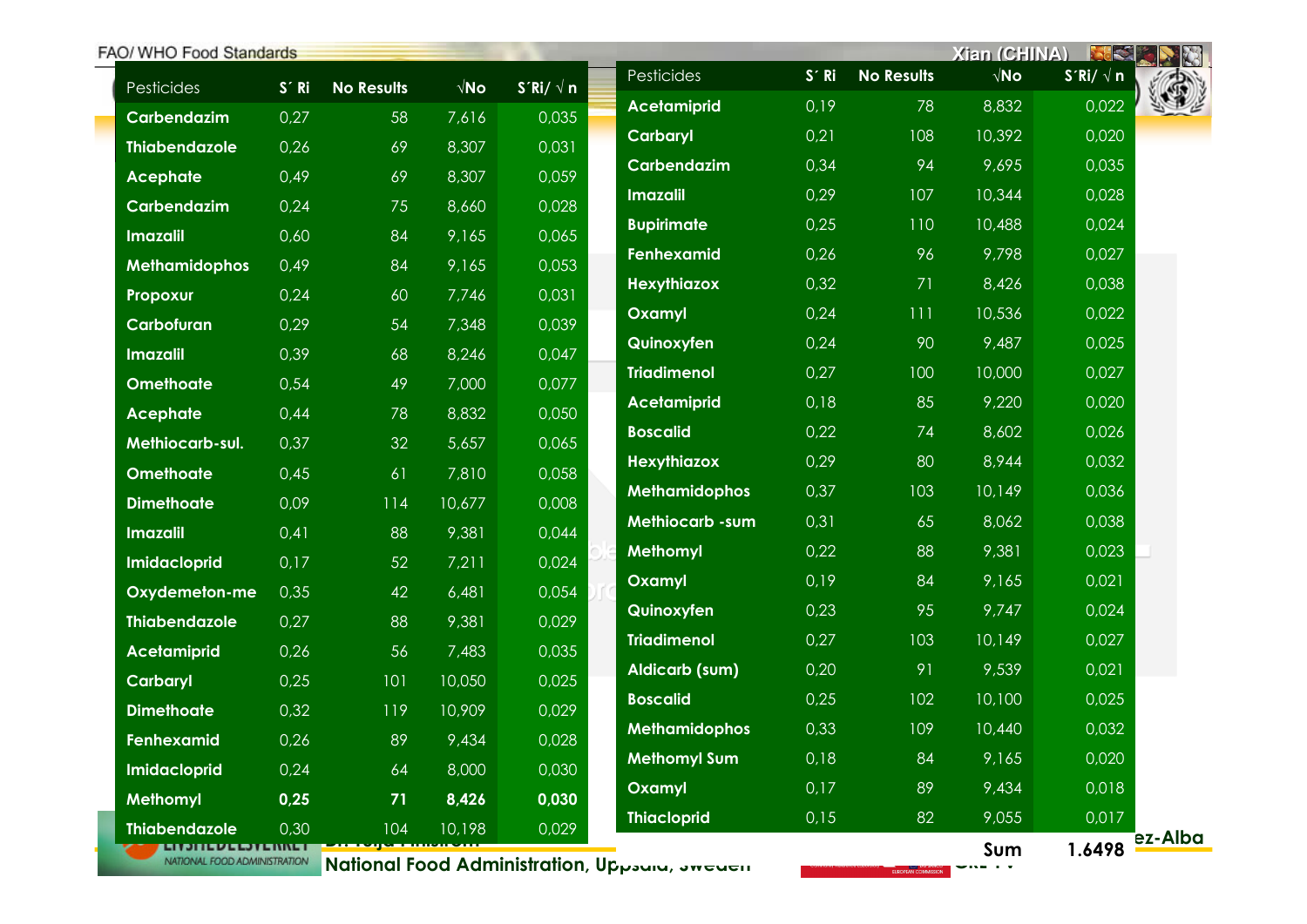



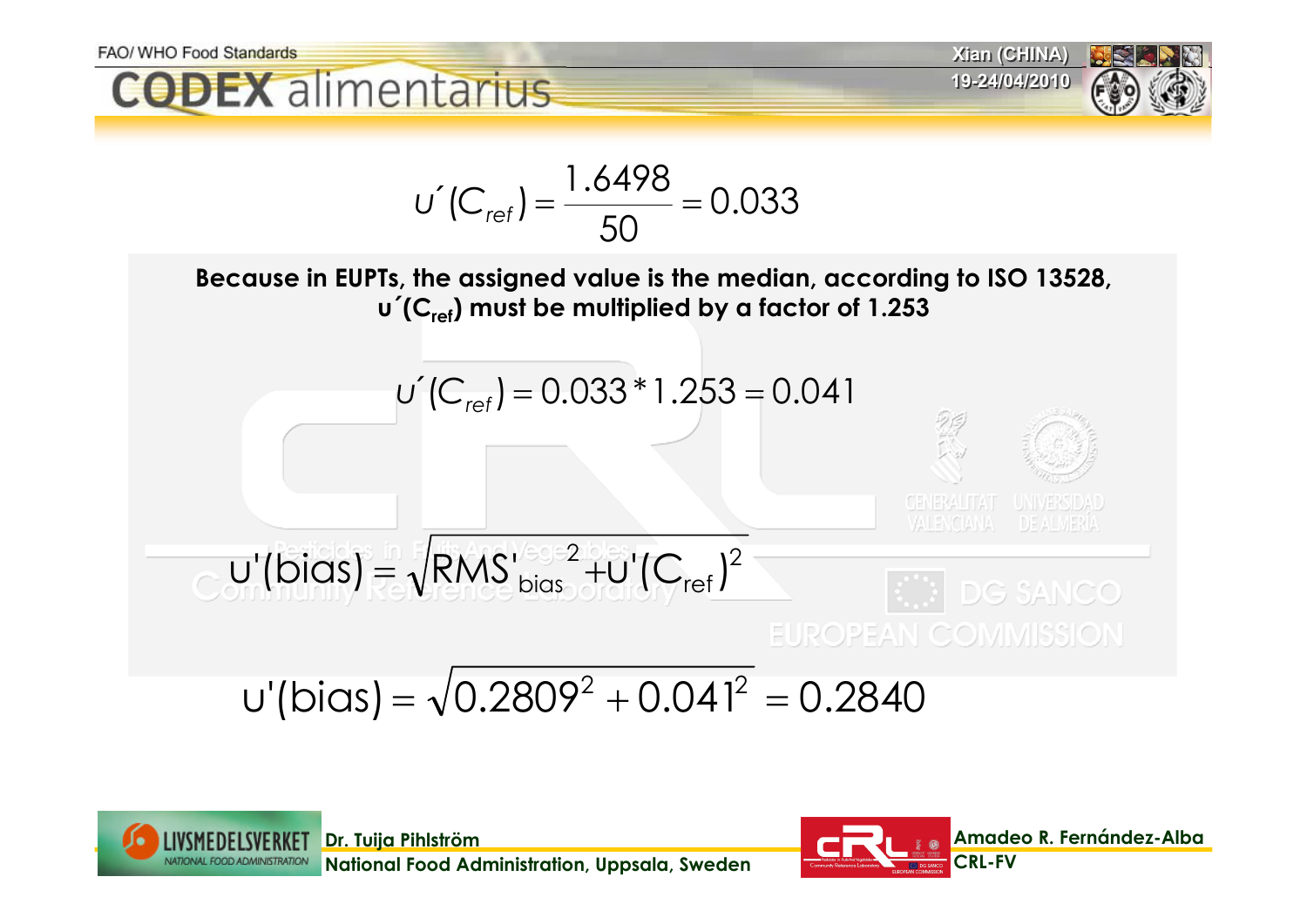

# $U = 0.30 * 2 = 0.60$



**National Food Administration, Uppsala, Sweden**

**Dr. Tuija Pihlström**

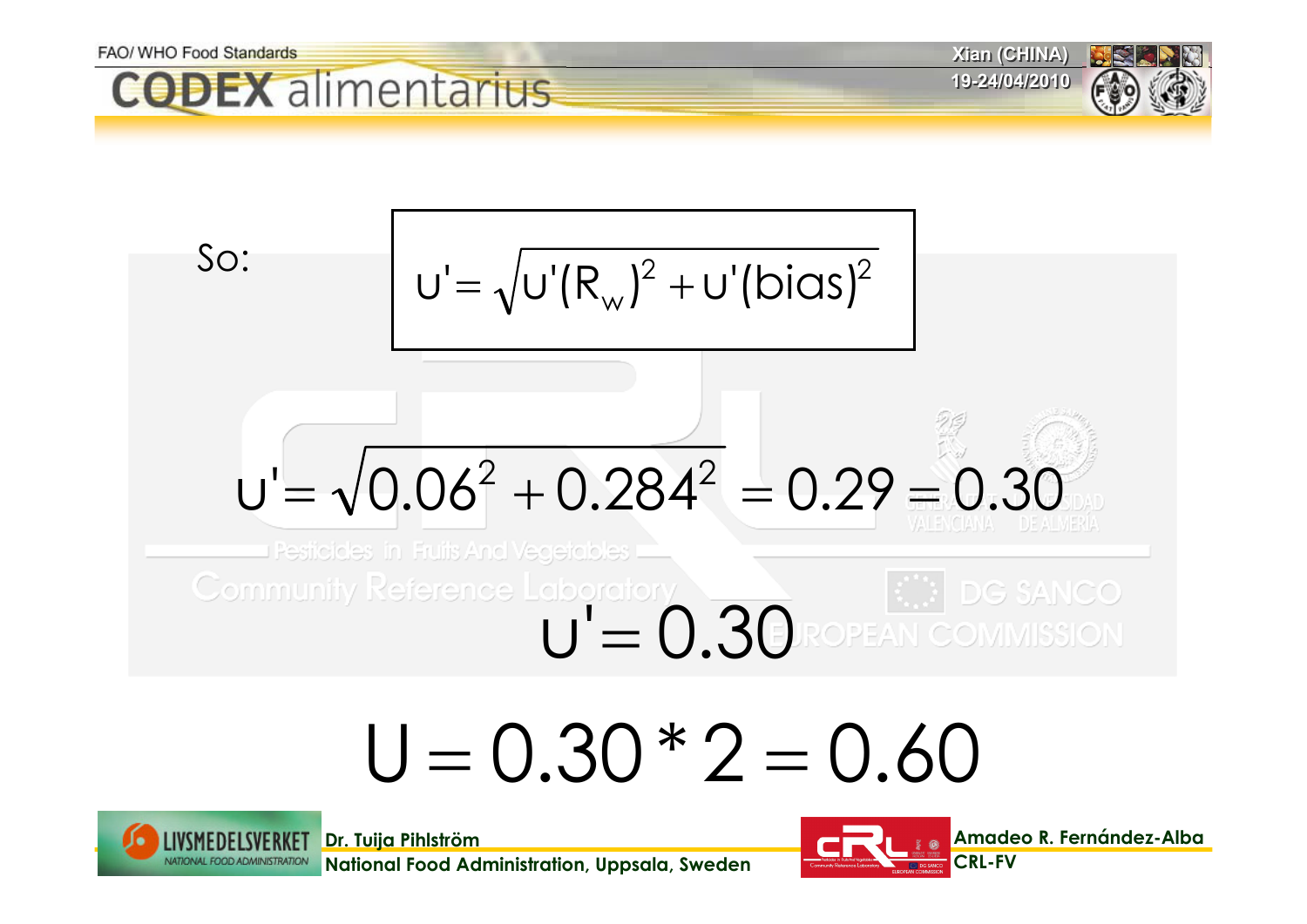



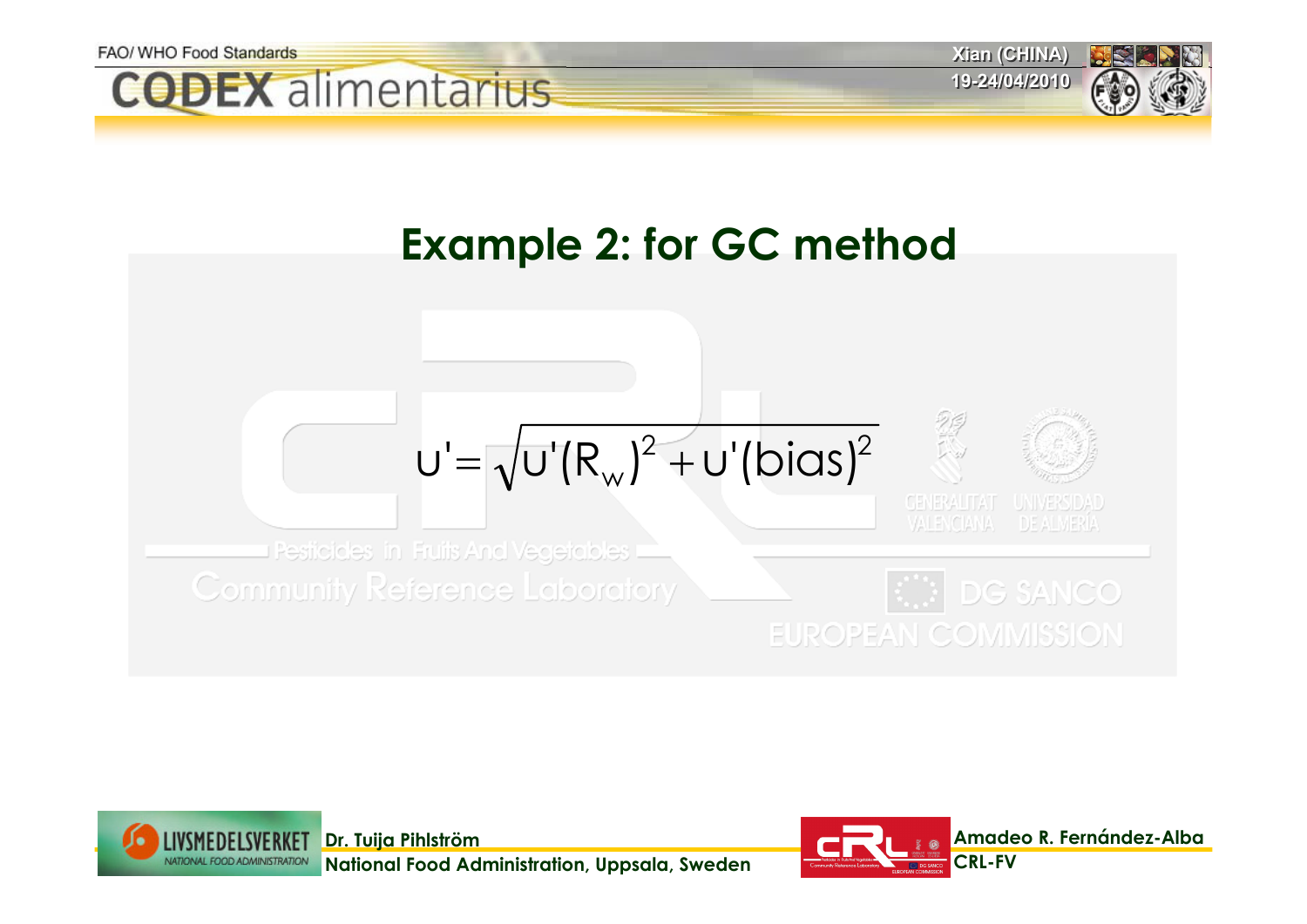## **CODEX** alimentarius

**Xian (CHINA) Xian (CHINA) 19-24/04/2010 19-24/04/2010**

### **Reproducibility Data**

| <b>Recovery</b><br><b>Characteristics</b>                                              | Mean<br>Recovery<br>(%) | <b>Standard</b><br><b>Deviation</b><br><b>SD</b> | <b>Relative</b><br><b>Standard</b><br><b>Deviation</b><br><b>RSD (%)</b> |      |
|----------------------------------------------------------------------------------------|-------------------------|--------------------------------------------------|--------------------------------------------------------------------------|------|
| <b>66 pesticides</b><br>GC-MS/MS<br>$0.05$ mg/Kg<br><b>Peach/Melon</b><br>3 replicates | 112.9<br>ence Laborato  | 9.0                                              | 8.0                                                                      | 0.08 |



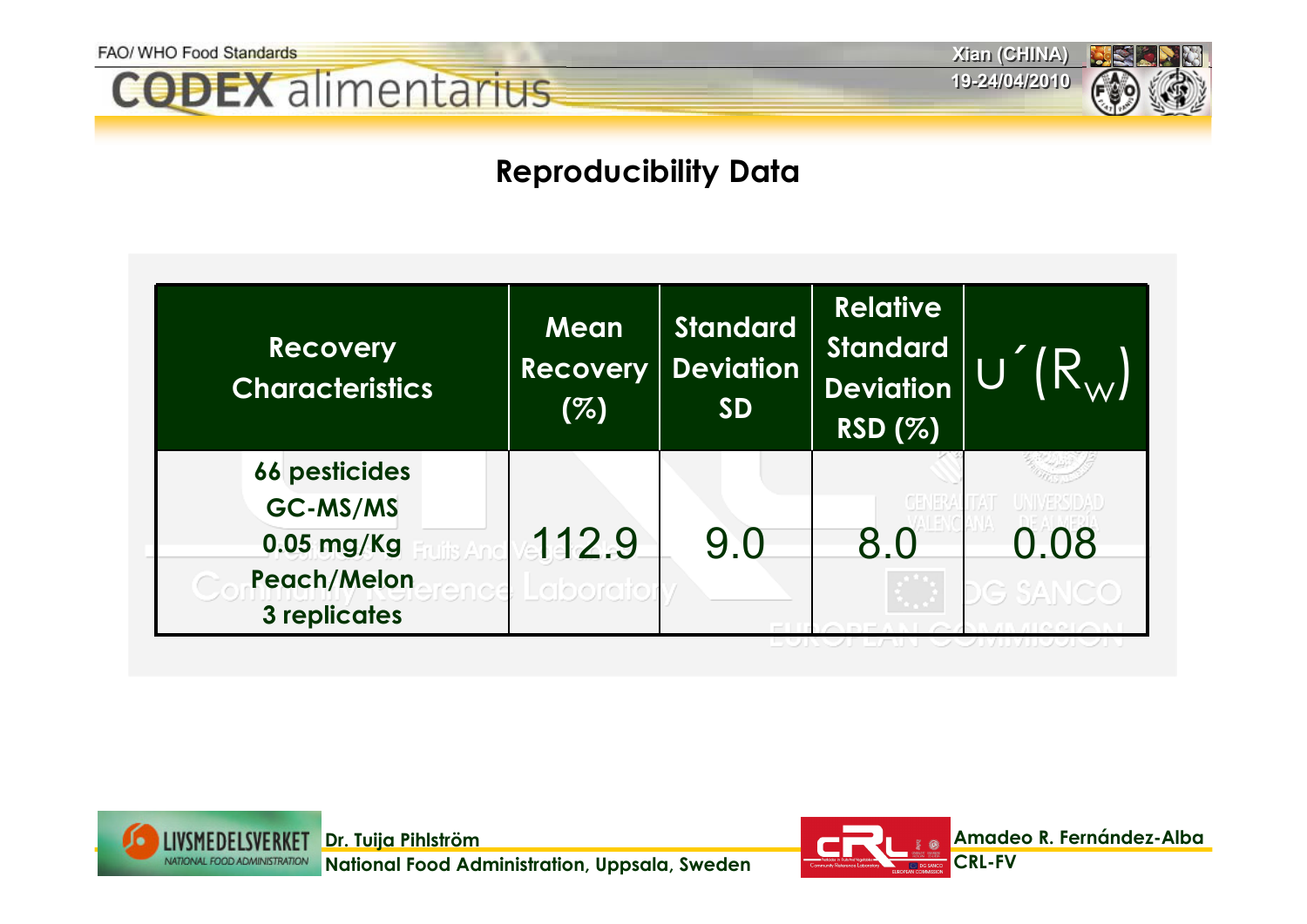**Xian (CHINA) Xian (CHINA)**

**19-24/04/2010 19-24/04/2010**



| <b>EUPT No.</b> | <b>Pesticides</b>  | $[(xi - X)/X]$ <sup>^2</sup> |  |
|-----------------|--------------------|------------------------------|--|
|                 | <b>Bifenthrin</b>  | 0,0022                       |  |
|                 | Bromopropylate     | 0,0048                       |  |
|                 | Chlorpyrifos       | 0,0025                       |  |
|                 | Cyprodinil         | 0,0001                       |  |
| EUPT8           | Diazinon           | 0,0280                       |  |
|                 | Dichlofluanid      | 0,0004                       |  |
|                 | Lambda-cyhalothrin | 0,0011                       |  |
|                 | Myclobutanil       | 0,0695                       |  |
|                 | Parathion          | 1,4963                       |  |
|                 | Pirimicarb         | 0,0253                       |  |
|                 | <b>Bupirimate</b>  | 0,0458                       |  |
|                 | Cyprodinil         | 0,0007                       |  |
|                 | Diazinon           | 0,0380                       |  |
|                 | Endosulfan I       | 0,0040                       |  |
|                 | Endosulfan II      | $0,0\overline{191}$          |  |
| EUPT9           | Iprodione          | 0,0018                       |  |
|                 | Myclobutanil       | 0,0076                       |  |
|                 | Procymidone        | 0,0000                       |  |
|                 | Pyrimethanil       | 0,0501                       |  |
|                 | Quinoxifen         | 0,0034                       |  |
|                 | Tebuconazole       | 0,0000                       |  |
|                 | Tolylfluanid       | 0,0066                       |  |

| <b>No.</b>      | <b>Pesticides</b>           | $[(xi - X)/X]$ <sup>^2</sup> |
|-----------------|-----------------------------|------------------------------|
|                 | Chlorpyrifos-methyl         | 0,0796                       |
|                 | Diazinon                    | 0,1003                       |
|                 | Endosulfan Sulphate         | 0,1746                       |
| $\overline{10}$ | Isofenphos-methyl           | 0,0159                       |
|                 | Phosmet                     | 0,1689                       |
|                 | Quinoxifen                  | 0,0328                       |
|                 | Vinclozolin                 | 0,0181                       |
|                 | <i><b>*Deltamethrin</b></i> | 0,0146                       |
|                 | <i><b>*Diazinon</b></i>     | 0,0077                       |
|                 | Isofenphos-Methyl           | 0,0060                       |
| ו ו             | *Lambda-Cyhalothrin         | 0,0428                       |
|                 | *Metalaxyl Sum              | 0,0001                       |
|                 | *Parathion-Methyl Sum       | 0,0181                       |
|                 | *Phosalone                  | 0,0017                       |
|                 | *Procymidone                | 0,0015                       |
|                 | Sum                         | 2.4900                       |



**Dr. Tuija Pihlström**

**National Food Administration, Uppsala, Sweden**

**EUPT** 

EUP<sup>-</sup>

EUP<sub>1</sub>

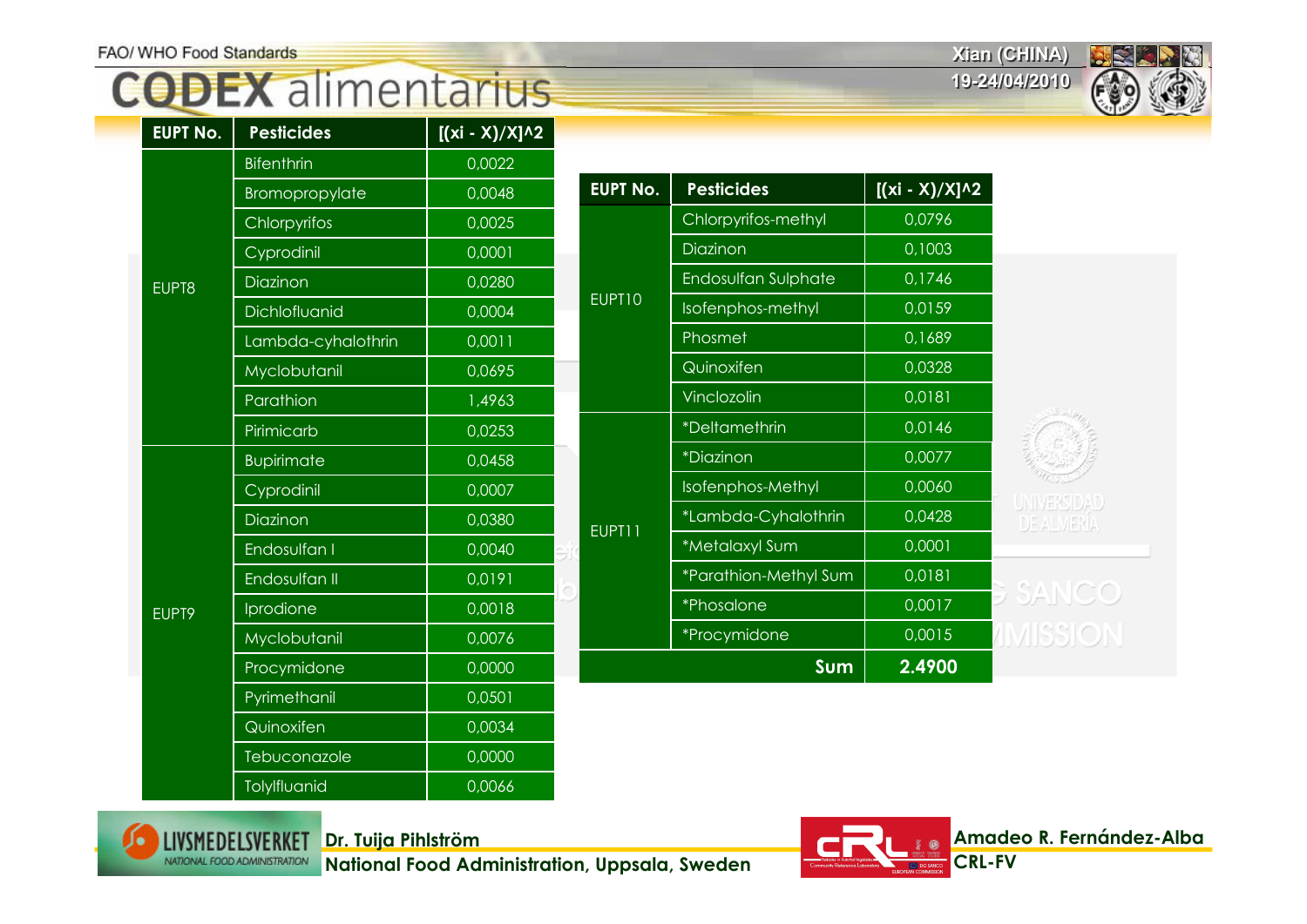

$$
\sum (bias'_i)^2 = 2.4900
$$





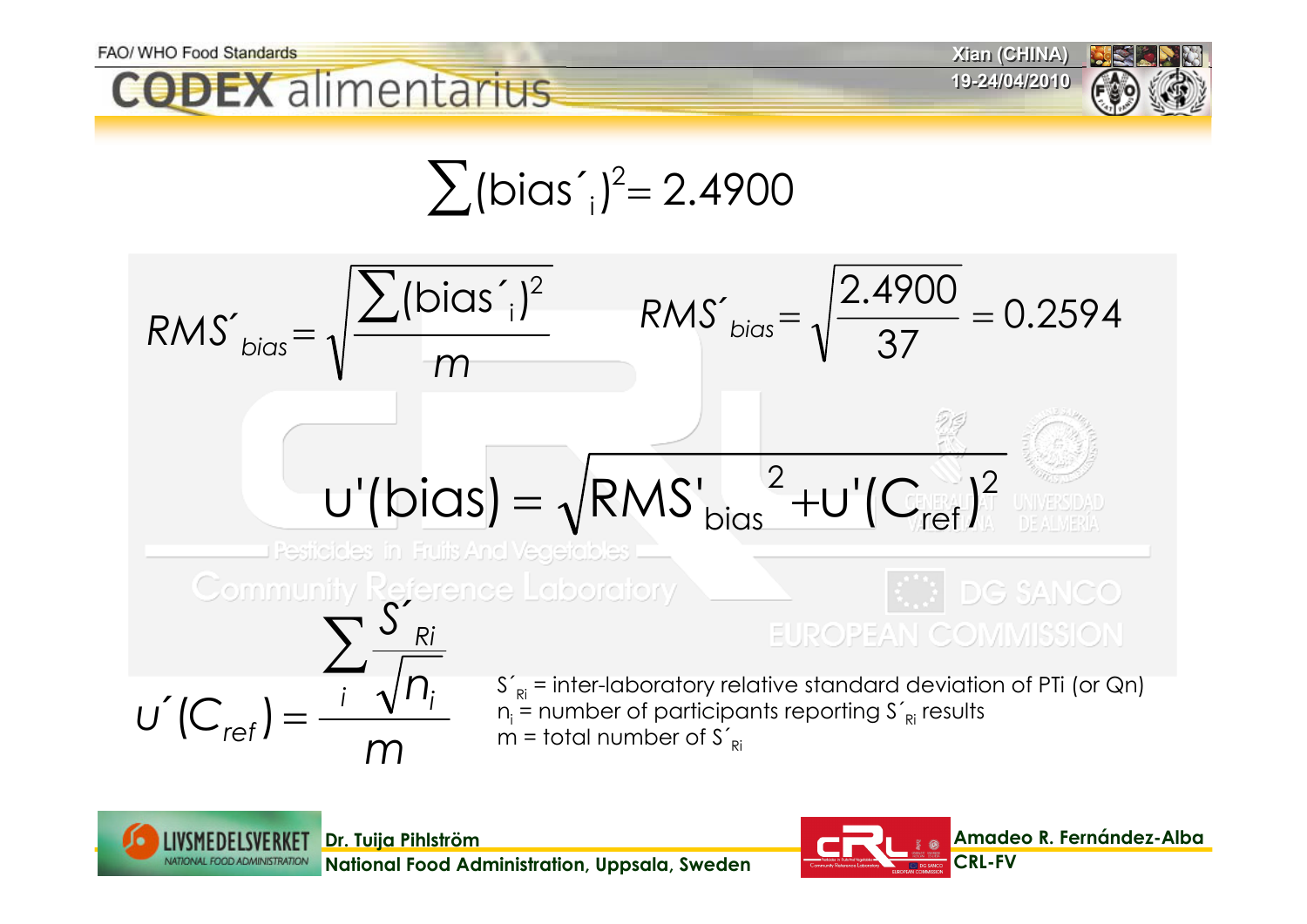### **CODEX alimentaring**

**Xian (CHINA) Xian (CHINA) 19-24/04/2010 19-24/04/2010**



| u i                 |       |                   | LU.                  |                 |
|---------------------|-------|-------------------|----------------------|-----------------|
| Pesticides          | S' Ri | <b>No Results</b> | $\sqrt{\mathsf{No}}$ | $S'Ri/\sqrt{n}$ |
| <b>Bifenthrin</b>   | 0,233 | 119               | 10,909               | 0,021           |
| Bromopropylate      | 0,222 | 125               | 11,180               | 0,020           |
| Chlorpyrifos        | 0,220 | 127               | 11,269               | 0,020           |
| Cyprodinil          | 0,188 | 114               | 10,677               | 0,018           |
| Diazinon            | 0,217 | 127               | 11,269               | 0,019           |
| Dichlofluanid       | 0,289 | 113               | 10,630               | 0,027           |
| Lambda-cyhalothrin  | 0,289 | 121               | 11,000               | 0,026           |
| Myclobutanil        | 0,192 | 114               | 10,677               | 0,018           |
| Parathion           | 0,232 | 114               | 10,677               | 0,022           |
| Pirimicarb          | 0,184 | 114               | 10,677               | 0,017           |
| <b>Bupirimate</b>   | 0,253 | 110               | 10,488               | 0,024           |
| Cyprodinil          | 0,209 | 115               | 10,724               | 0,020           |
| <b>Diazinon</b>     | 0,260 | 130               | 11,402               | 0,023           |
| Endosulfan I        | 0,270 | 124               | 11,136               | 0,024           |
| Endosulfan II       | 0,259 | 124               | 11,136               | 0,023           |
| <b>Iprodione</b>    | 0,220 | 117               | 10,817               | 0,020           |
| Myclobutanil        | 0,230 | 118               | 10,863               | 0,021           |
| Procymidone         | 0,209 | 129               | 11,358               | 0,018           |
| Pyrimethanil        | 0,197 | 116               | 10,770               | 0,018           |
| Quinoxifen          | 0,237 | 90                | 9,487                | 0,025           |
| Tebuconazole        | 0,233 | 107               | 10,344               | 0,023           |
| Tolylfluanid        | 0,305 | 118               | 10,863               | 0,028           |
| Chlorpyrifos-methyl | 0,260 | 126               | 11,225               | 0,023           |
| Diazinon            | 0,240 | 125               | 11,180               | 0,021           |

| Pesticides           | $S'$ Ri | <b>No Results</b> | $\sqrt{\mathsf{No}}$ | $S'Ri/\sqrt{n}$ |
|----------------------|---------|-------------------|----------------------|-----------------|
| Endosulfan Sulphate  | 0,290   | 110               | 10,488               | 0,028           |
| Isofenphos-methyl    | 0,170   | 69                | 8,307                | 0,020           |
| Phosmet              | 0,280   | 95                | $\sqrt{9,747}$       | 0,029           |
| Quinoxyfen           | 0,230   | 95                | 9,747                | 0,024           |
| Vinclozolin          | 0,240   | 124               | 11,136               | 0,022           |
| Deltamethrin         | 0,250   | 130               | 11,402               | 0,022           |
| Diazinon             | 0,260   | 144               | 12,000               | 0,022           |
| Isofenphos-Methyl    | 0,240   | 86                | 9,274                | 0,026           |
| Lambda-Cyhalothrin   | 0,240   | 138               | 11,747               | 0,020           |
| Metalaxyl Sum        | 0,210   | 122               | 11,045               | 0,019           |
| Parathion-Methyl Sum | 0,240   | 129               | 11,358               | 0,021           |
| Phosalone            | 0,300   | 136               | 11,662               | 0,026           |
| Procymidone          | 0,200   | 136               | 11,662               | 0,017           |
|                      |         |                   | Sum                  | 1.0976          |

 $|$   $\bullet$  DG SANCO **EUROPEAN COMMISSION** 



**National Food Administration, Uppsala, Sweden** NATIONAL FOOD ADMINISTRATION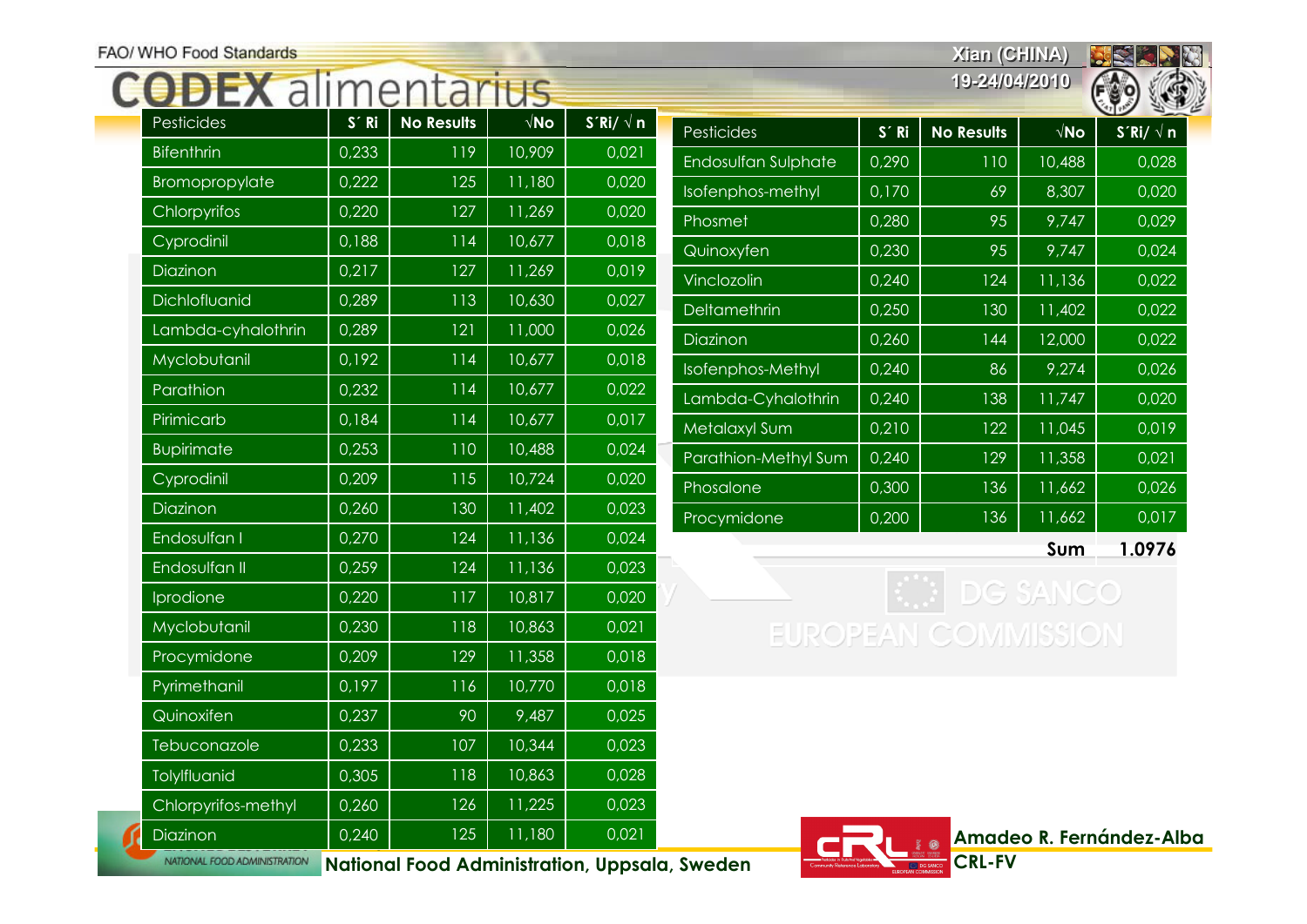



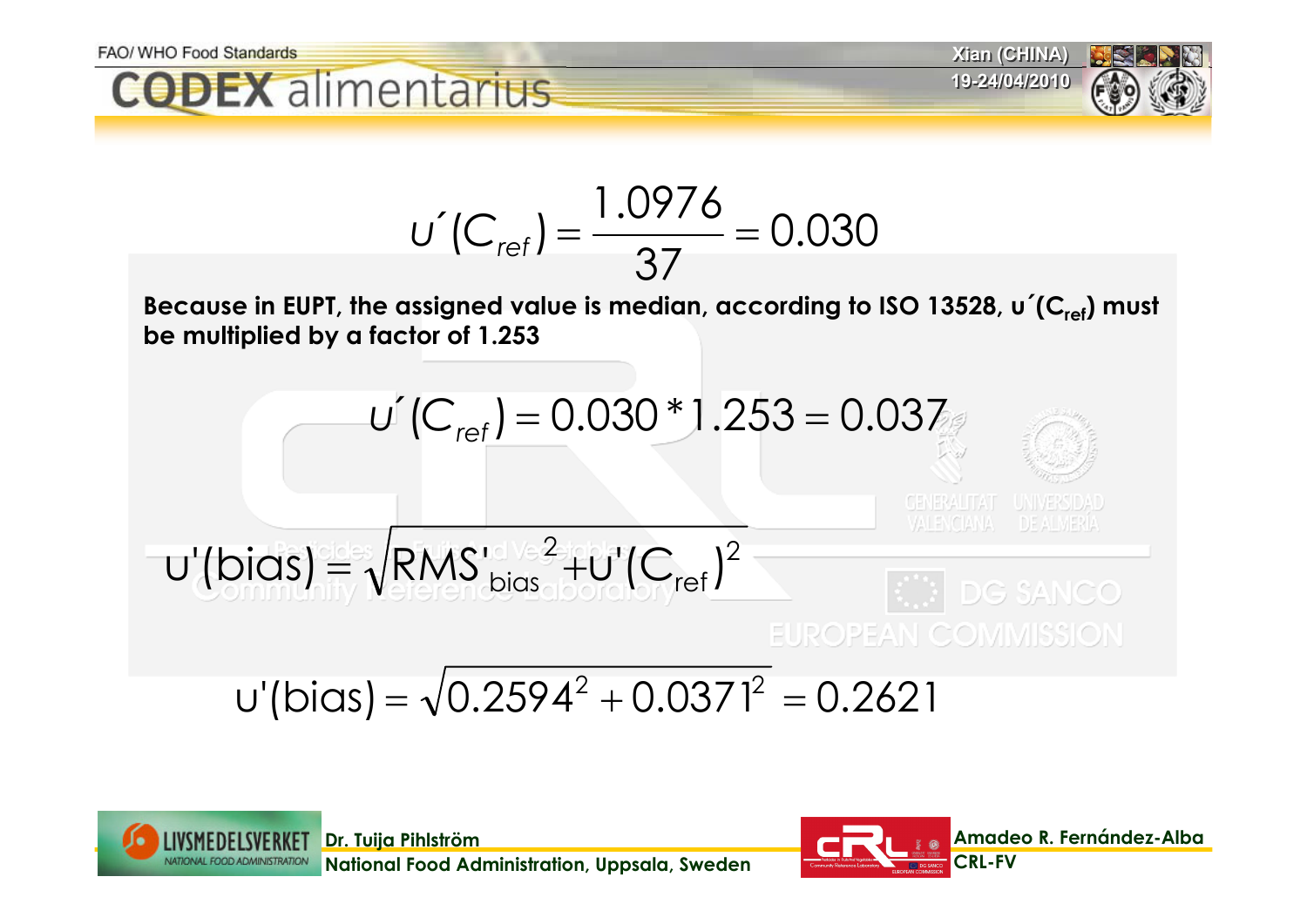

# $U = 0.27 * 2 = 0.54$



**National Food Administration, Uppsala, Sweden**

**Dr. Tuija Pihlström**

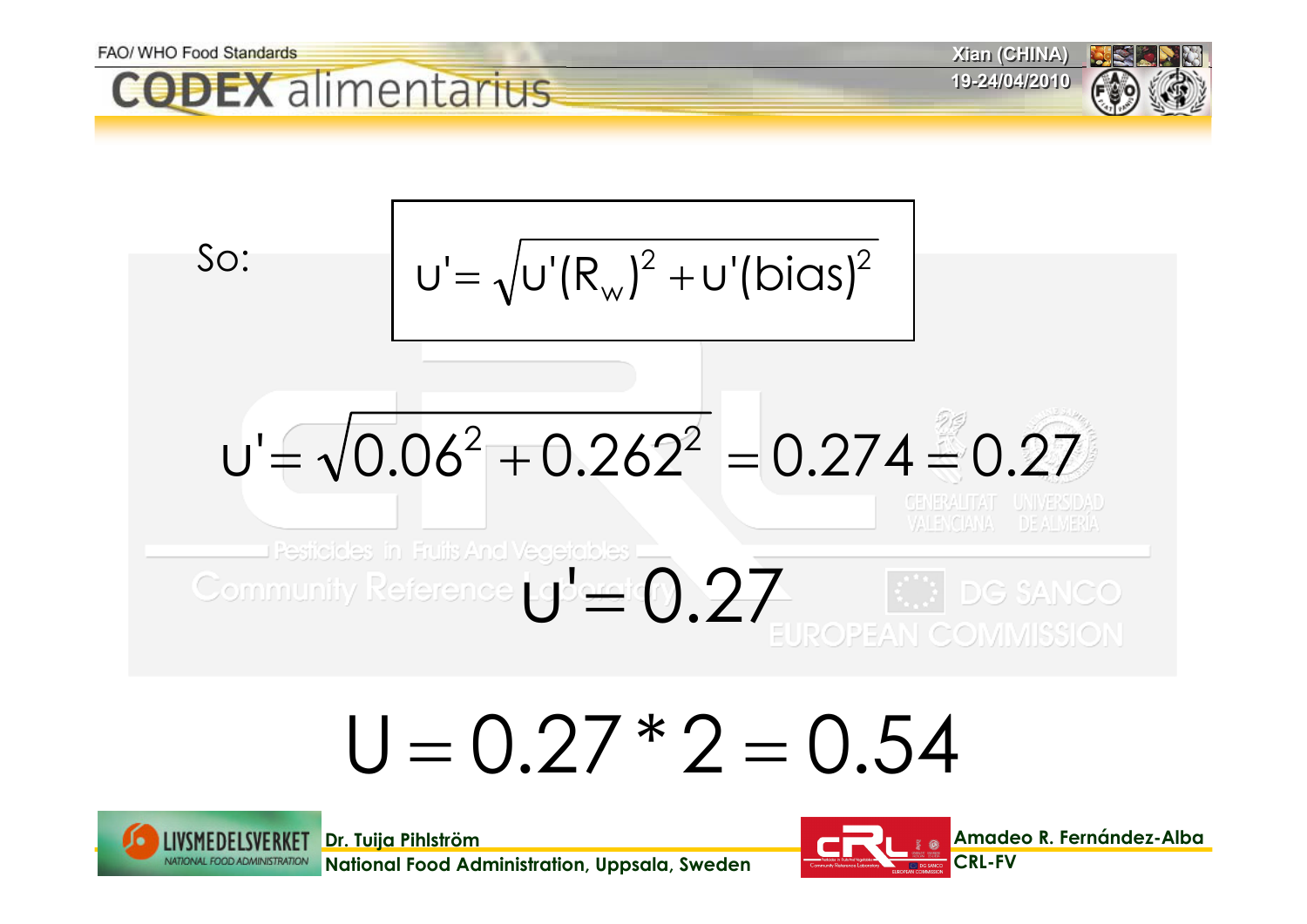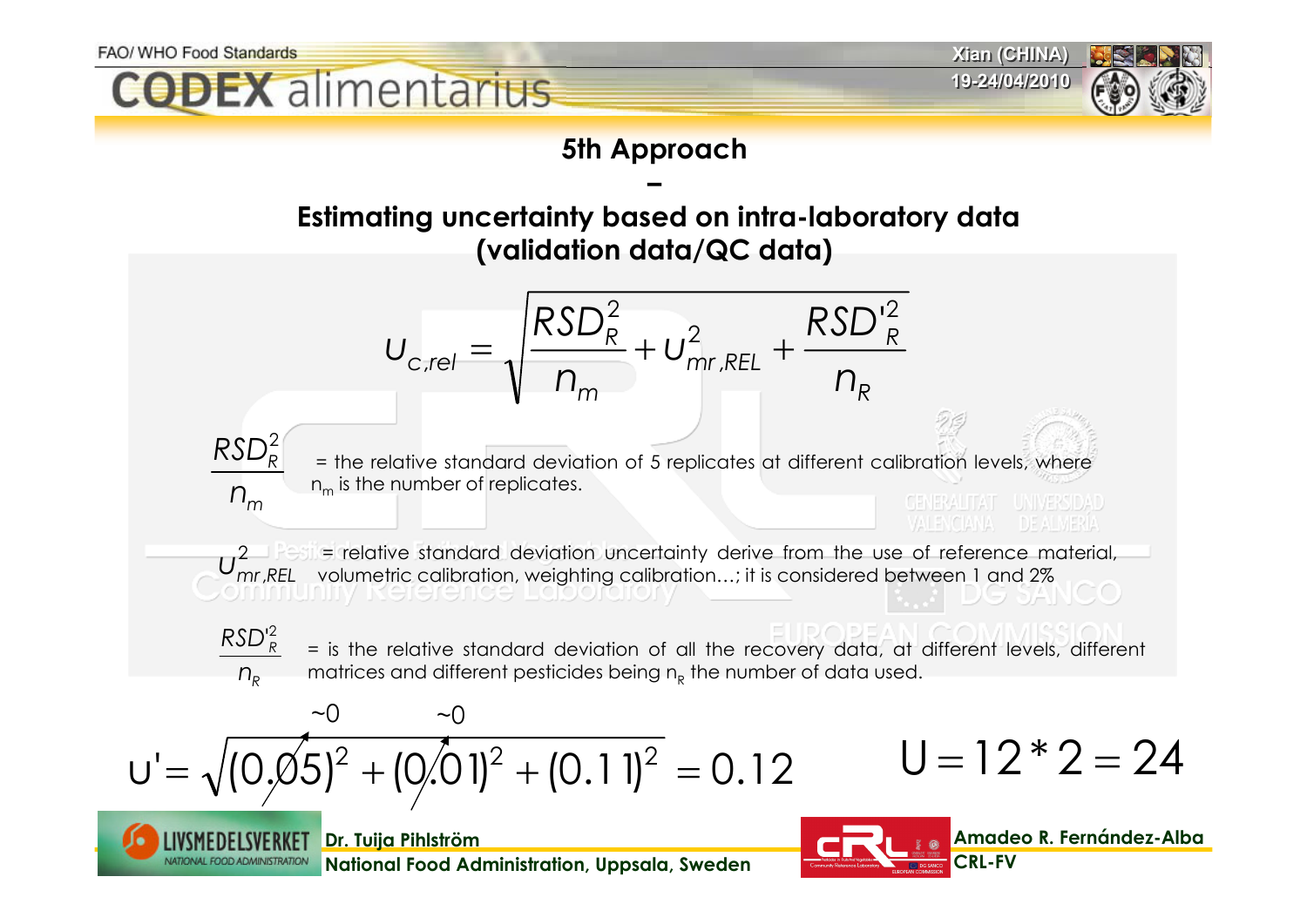**But this way of calculating it may vary according to internal QC and the sources of error influencing the final results.** 

**Many factors may be neglected and only recovery factors may be taken into account** DG SANCO **EUROPEAN COMMISSION** 

**Dr. Tuija Pihlström National Food Administration, Uppsala, Sweden**



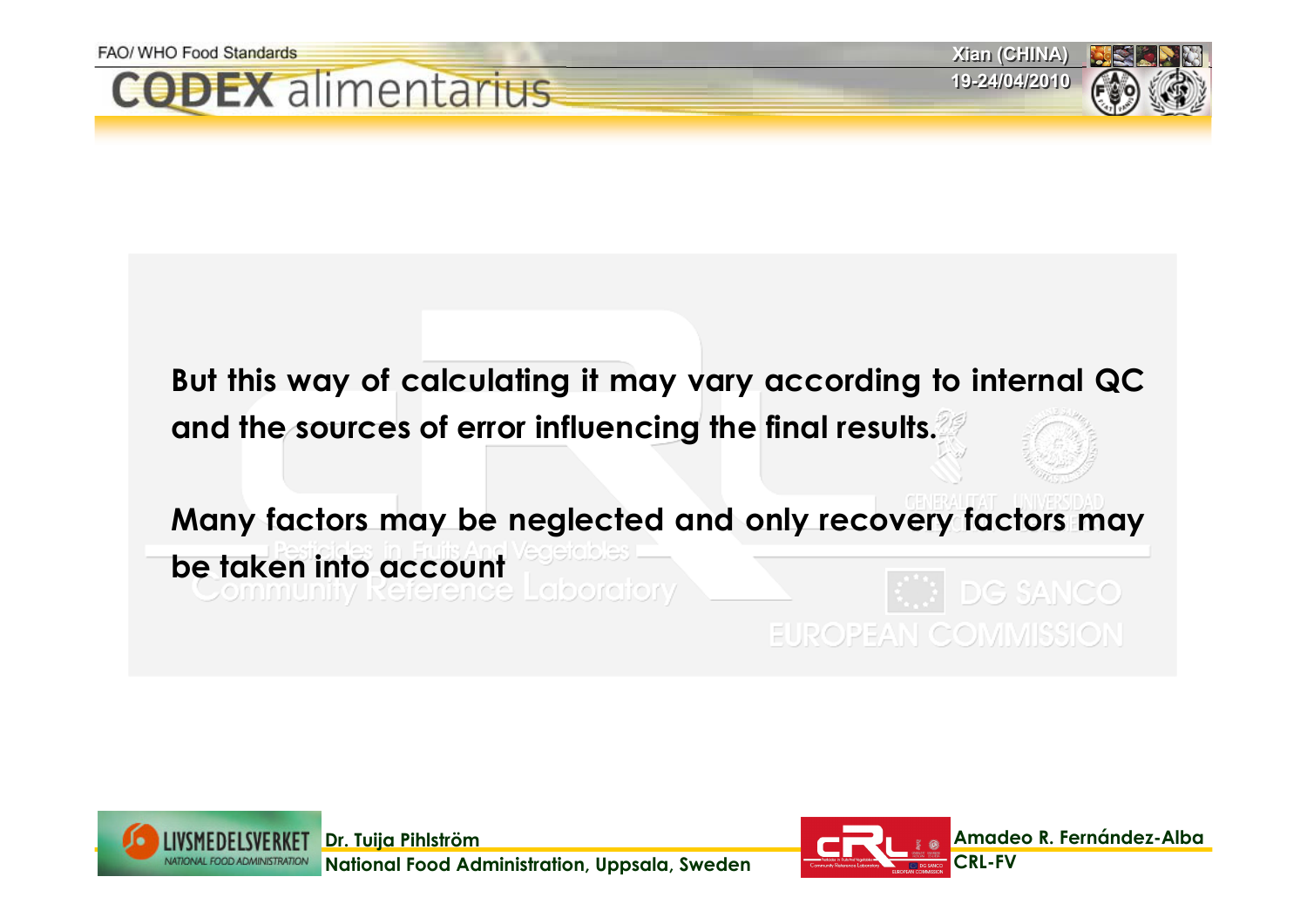



### **Example 1**

**At the beginning of validation it is starts with repeatability experiments:**

- **- 5-fold spiking experiments at 0,01 mg/kg**
- **- 5-fold spiking experiments at 0,05 mg/kg**
- **- conditions: same operator, same calibration, same matrix, same**

**level, same day**

Continuously data collected from spiking experiments **daily/weekly/monthly/at the end of the year and a control chart is produced.** GENERALITAT UNIVERSIDAD VALENCIANA DE ALMERIA

**Based on these reproducibility data (different operator, different calibrations, different matrices, different spiking levels) standard deviation from the mean recoveries (matrix one by one) is calculated and measurement uncertainty is estimated.**

**The an average MU is calculated and plotted on control chart graphs. Criterion: < 50%**

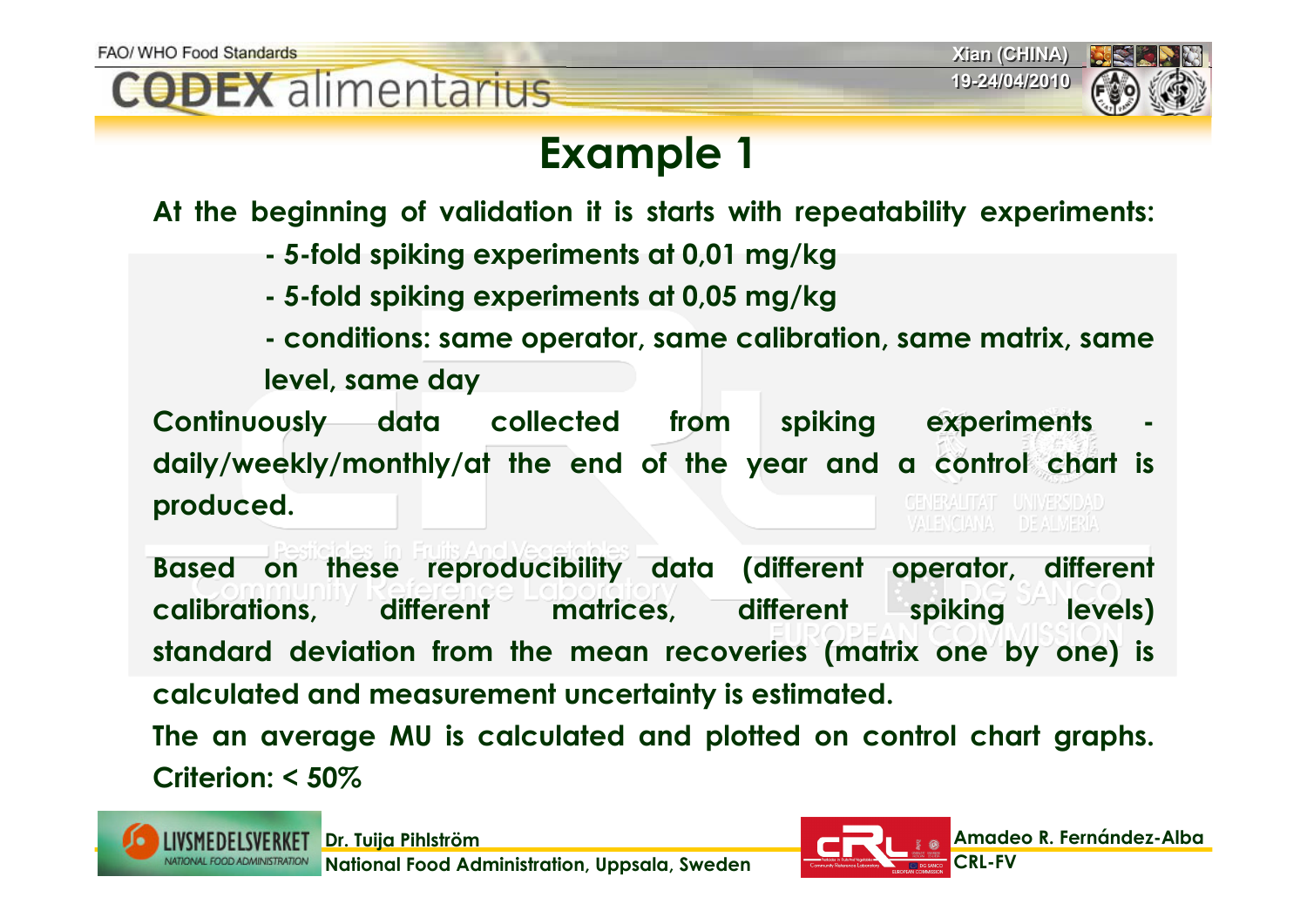### alimentarius





**National Food Administration, Uppsala, Sweden**



**Xian (CHINA) Xian (CHINA) 19-24/04/2010 19-24/04/2010**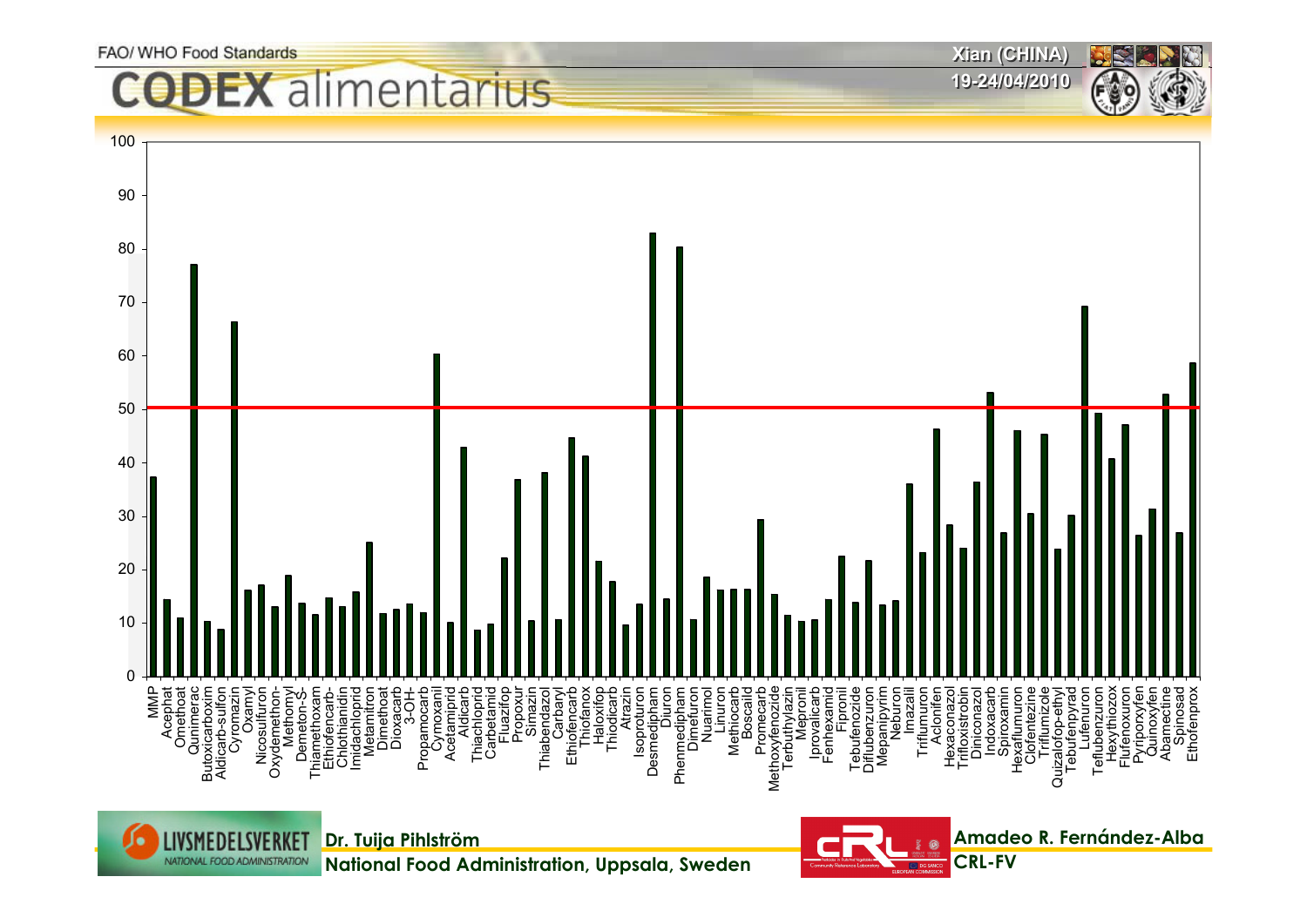**Xian (CHINA) Xian (CHINA)**



# **Example 2**

| <b>Recovery</b><br><b>Characteristics</b>                                                 | Mean<br><b>Recovery</b><br>(%) | <b>Standard</b><br><b>Deviation</b><br><b>SD</b> | <b>Relative</b><br><b>Standard</b><br><b>Deviation</b><br>RSD (%) | <b>Expanded</b><br><b>MU</b><br>(U') |
|-------------------------------------------------------------------------------------------|--------------------------------|--------------------------------------------------|-------------------------------------------------------------------|--------------------------------------|
| 128 pesticides                                                                            |                                |                                                  |                                                                   |                                      |
| GC-MS/MS<br><b>Apple/Carrot/Lettuce</b><br>3 replicates for 0.05 mg/Kg                    | 88.9                           | 10.8                                             | 12.9                                                              | 25.8<br>DE ALMERIA                   |
| 5 replicates for 0.01 mg/Kg                                                               | ederables                      |                                                  |                                                                   |                                      |
| 170 pesticides<br>LC-MS/MS                                                                | <u>aloorara</u>                |                                                  |                                                                   | DG SANCO                             |
| <b>Apple/Carrot/Lettuce</b><br>3 replicates for 0.05 mg/Kg<br>5 replicates for 0.01 mg/Kg | 89.6                           | 10.9                                             | 12.2                                                              | 24.5                                 |



**National Food Administration, Uppsala, Sweden**

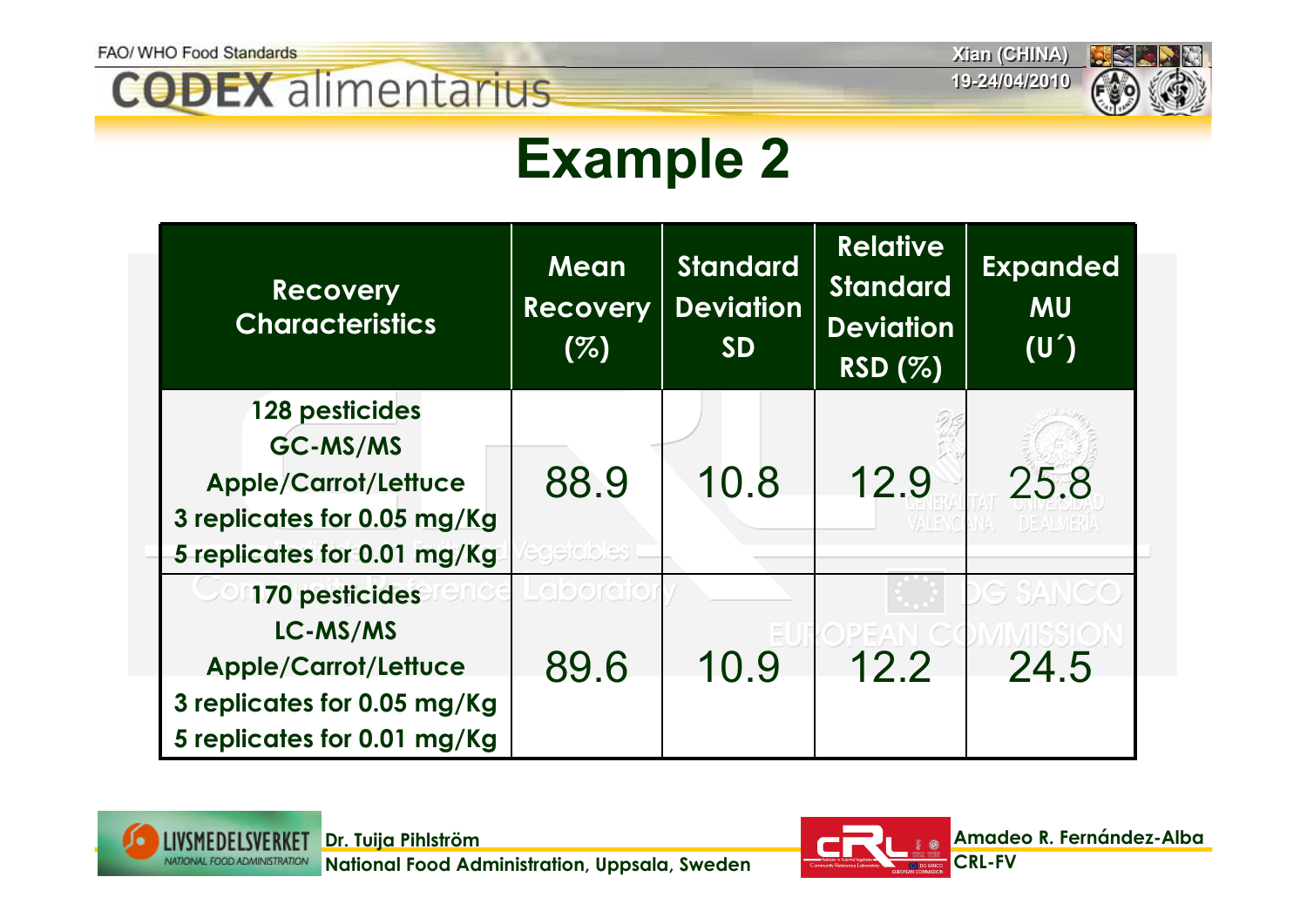





# **Example 3**

| <b>Recovery</b><br><b>Characteristics</b>   | <b>Mean</b><br><b>Recovery</b><br>(%) | <b>Standard</b><br><b>Deviation</b><br><b>SD</b> | <b>Relative</b><br><b>Standard</b><br><b>Deviation</b><br><b>RSD (%)</b> | <b>Expanded</b><br><b>MU</b><br>(U') |
|---------------------------------------------|---------------------------------------|--------------------------------------------------|--------------------------------------------------------------------------|--------------------------------------|
| 93 pesticides                               |                                       |                                                  |                                                                          |                                      |
| <b>HPLC-MS/MS</b>                           |                                       |                                                  |                                                                          |                                      |
| $0.01$ mg/Kg<br>Persimmon/Lettuce/          | 97.95                                 | 15.70                                            | 16                                                                       | 32                                   |
| Artichoke/Green Bean/<br>QC within 5 months | aborator.                             |                                                  |                                                                          | G SANCO                              |
| 93 pesticides                               |                                       |                                                  |                                                                          |                                      |
| <b>HPLC-MS/MS</b>                           |                                       |                                                  |                                                                          |                                      |
| $0.01$ mg/Kg                                | 95.81                                 | 16.74                                            | 17.5                                                                     | 35                                   |
| <b>Orange/Grape</b>                         |                                       |                                                  |                                                                          |                                      |
| <b>QC within 5 months</b>                   |                                       |                                                  |                                                                          |                                      |



**Dr. Tuija Pihlström**

**National Food Administration, Uppsala, Sweden**

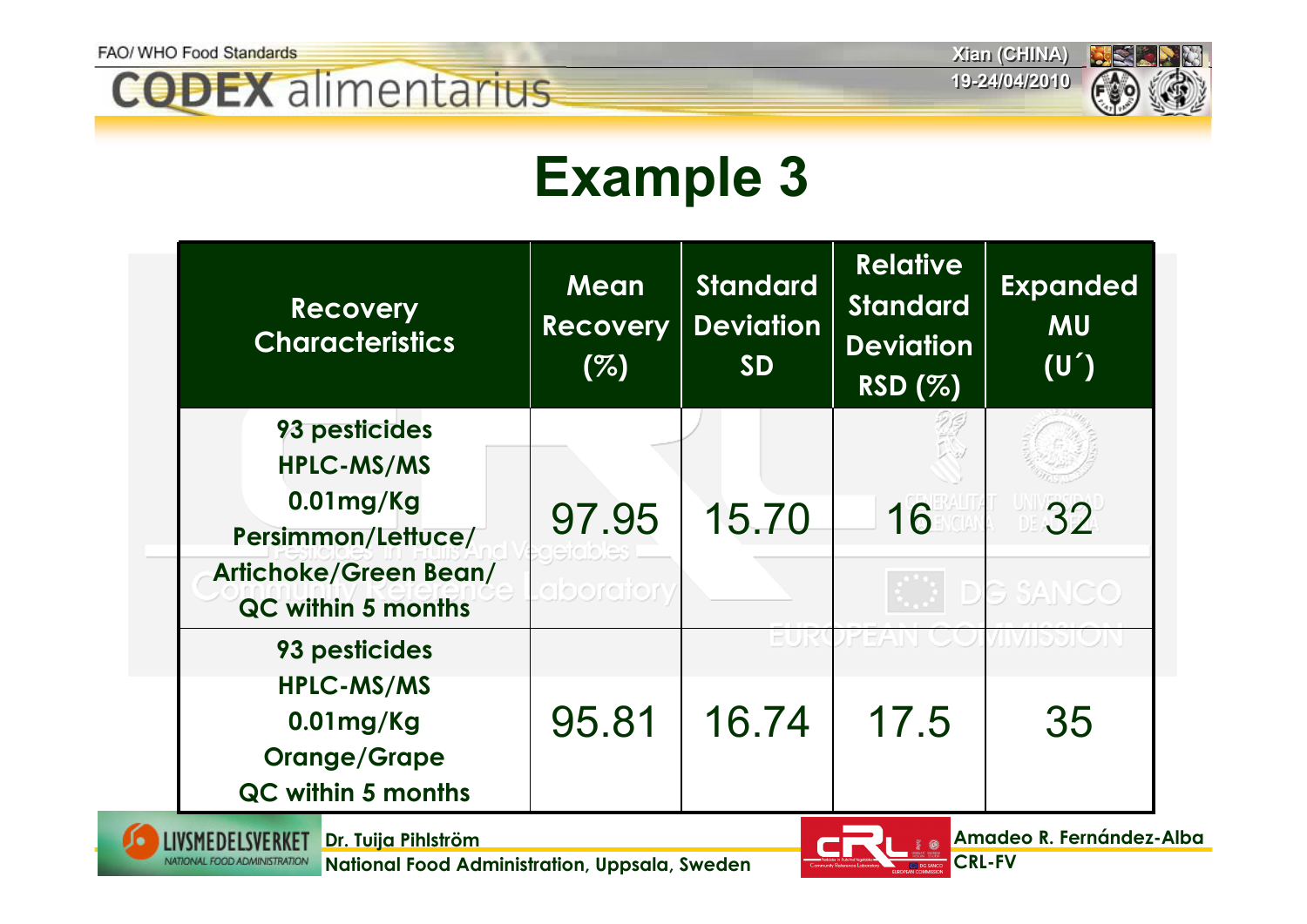





# **Example 4**

| <b>Recovery</b><br><b>Characteristics</b>                                     | Mean<br><b>Recovery</b><br>(%) | <b>Standard</b><br><b>Deviation</b><br><b>SD</b> | <b>Relative</b><br><b>Standard</b><br><b>Deviation</b><br><b>RSD (%)</b> | <b>Expanded</b><br><b>MU</b><br>(U') |
|-------------------------------------------------------------------------------|--------------------------------|--------------------------------------------------|--------------------------------------------------------------------------|--------------------------------------|
| <b>66 pesticides</b><br>GC-Q-MS<br>$0.5/0.2/0.05$ mg/Kg<br><b>Peach/Melon</b> | 104.6                          | 16.56                                            | 14.80                                                                    | 29.6                                 |
| <b>Orange/Grape</b><br>QC within 5 months                                     | 피식[0] 이 그                      |                                                  |                                                                          | G SANCO                              |